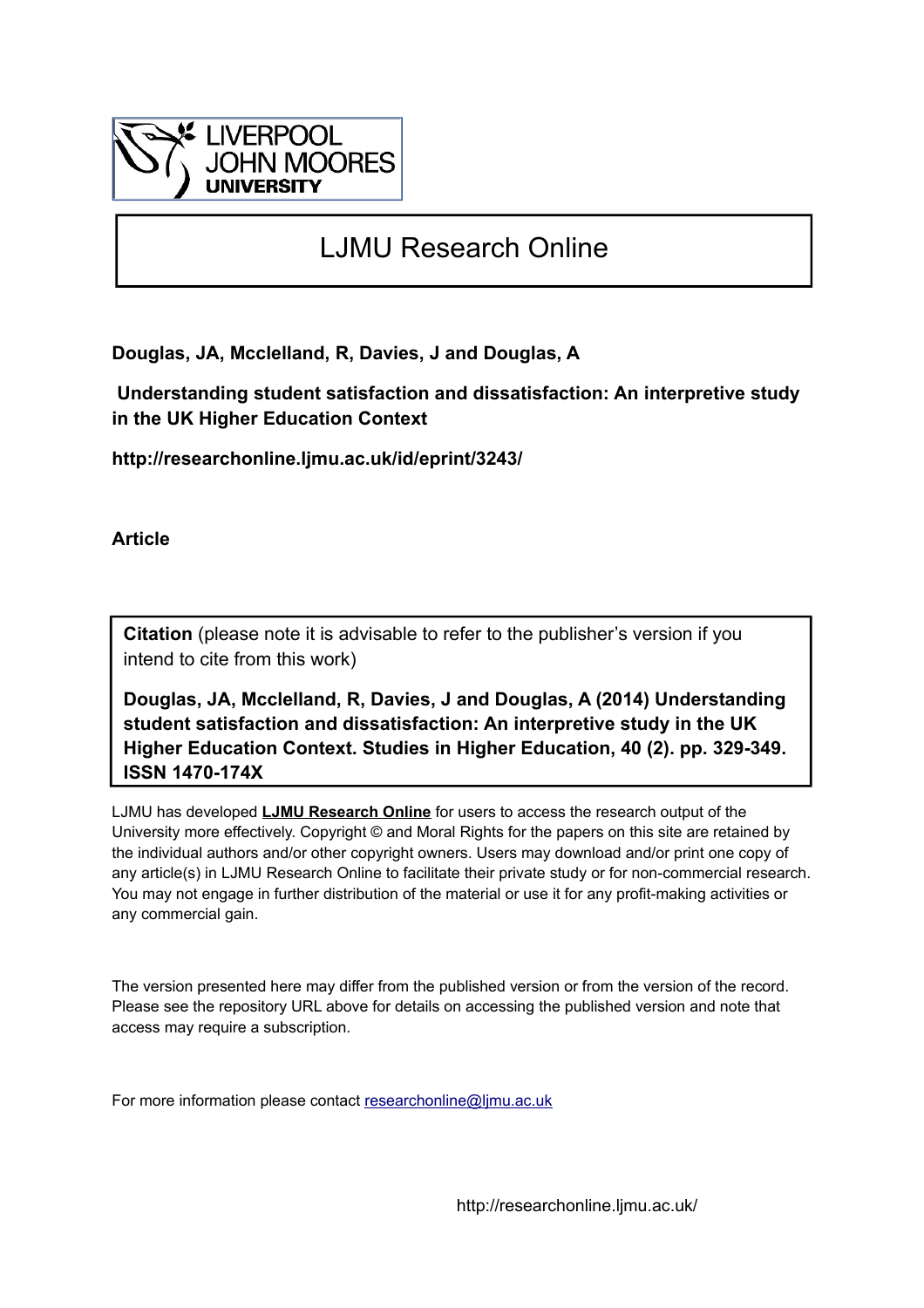

# **Understanding student satisfaction and dissatisfaction - an interpretive study**

|                  | Editor: V. Lynn Meek<br>Associate Editor: John T.E. Richardson<br>Society for Research<br><b>SRHE</b><br>into Higher Education<br>ISSN 0307-5079 |  |
|------------------|--------------------------------------------------------------------------------------------------------------------------------------------------|--|
|                  | Understanding student satisfaction and dissatisfaction - an<br>interpretive study                                                                |  |
| Journal:         | Studies in Higher Education                                                                                                                      |  |
| Manuscript ID:   | CSHE-2012-0484.R1                                                                                                                                |  |
| Manuscript Type: | Article                                                                                                                                          |  |
| Keywords:        | Academic, British higher education, student attitudes, Student variables,<br>student voice                                                       |  |
|                  |                                                                                                                                                  |  |
|                  | <b>SCHOLARONE</b> <sup>®</sup><br>Manuscripts                                                                                                    |  |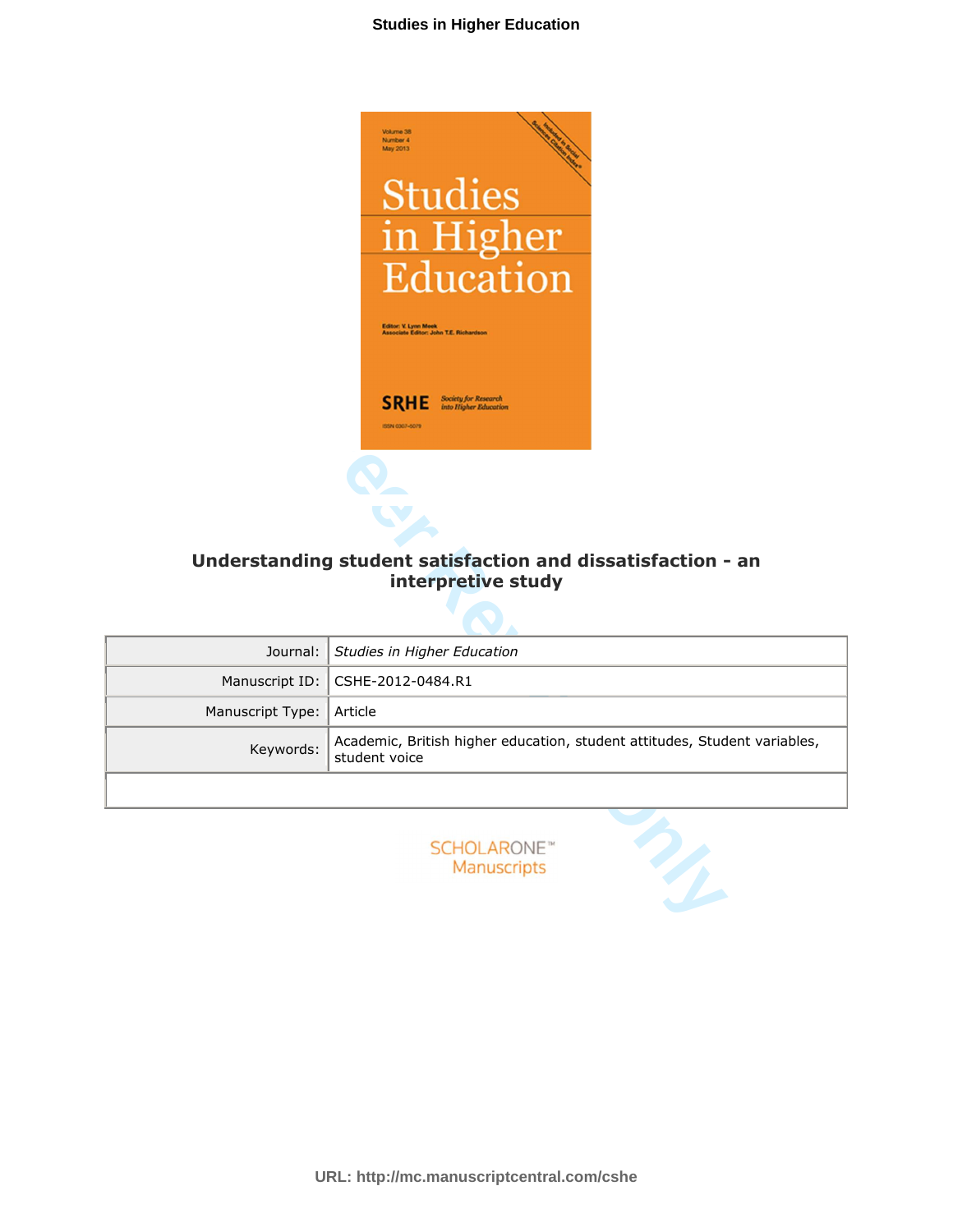# **Understanding student satisfaction and dissatisfaction: An interpretive study in the UK Higher Education Context**

The fourth of hand winter narratives by first and margea students and native and the electrified by the respondents themselves as being satisfying or dissatisfying with east of teaching and learning and the supporting serv This article represents a cross-sectional study of undergraduate students across two North West University Business Schools in the UK. A purposefully designed questionnaire was collected from 350 students. The student experience was described in the form of hand written narratives by first and final year students and had been identified by the respondents themselves as being satisfying or dissatisfying with the areas of teaching and learning and the supporting service environment. The study also assessed whether their experiences were likely to influence their loyalty behaviours with respect to remaining on their chosen course of study; recommending the university; and continuing at a higher level of study. The data was captured and analysed using the qualitative critical incident technique to capture the voice of the student and identified the critical determinants of quality within Higher Education, i.e. those areas that would influence loyalty behaviour, as being Access; Attentiveness; Availability; and Communication. A number of new determinants of quality have been identified out of the research by three independent judges, namely motivation, reward, social inclusion, usefulness, value for money and fellow student behaviour.

**Keywords:** Service Quality; Determinants; Critical Incident Technique; Students; Higher Education.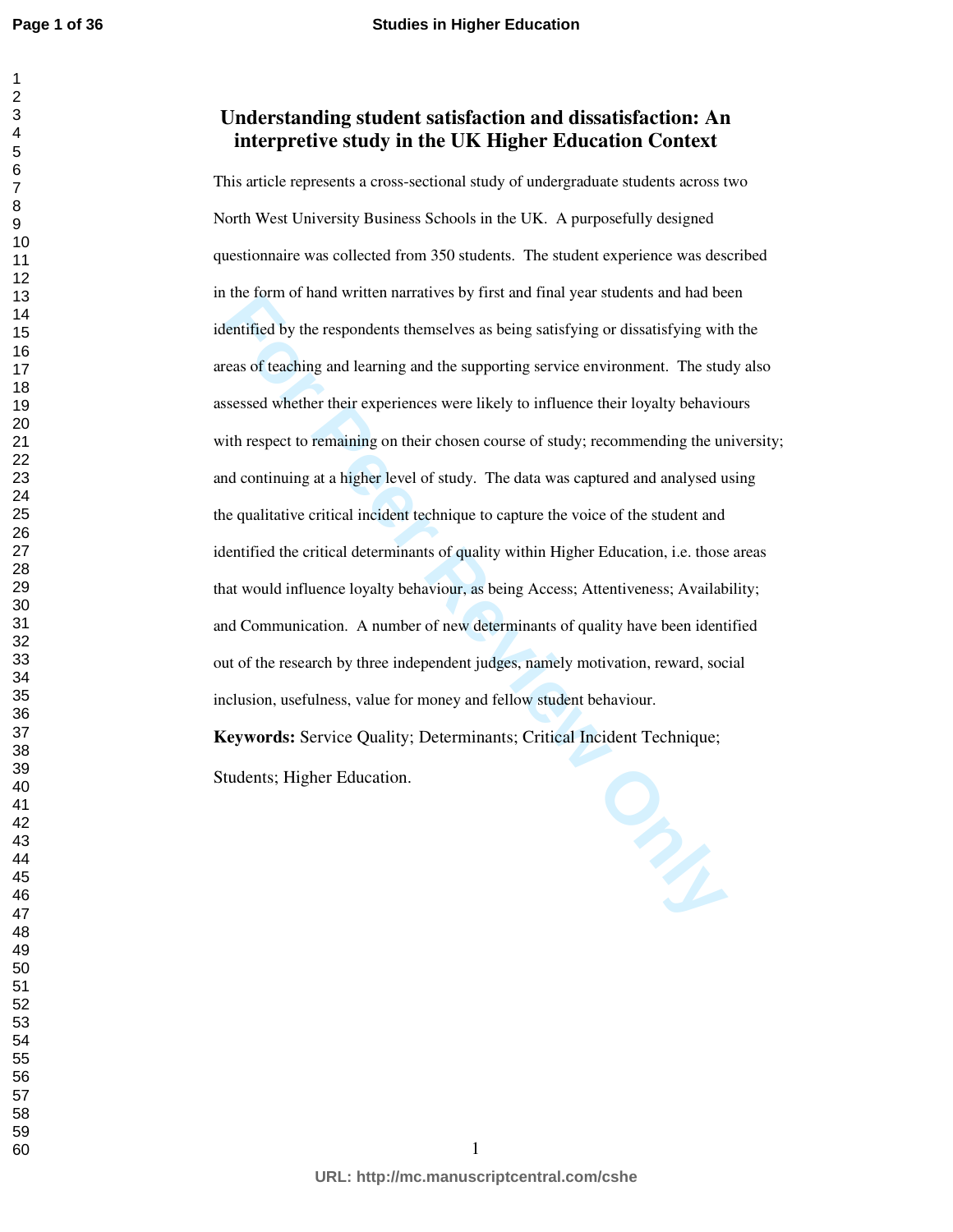#### **Introduction**

For the base of the student state of the state of the two case study in publishers.<br> **For Peer Review ONLY Alter Students in publishers** in publishers which since 2005, has surveyed all final year students studying in pul<br> Student satisfaction (and dissatisfaction) as reported annually in the National Student Satisfaction survey, is one of the many criteria that contribute to universities' league table positions in the United Kingdom (UK). The National Student Survey is a nationwide initiative, which since 2005, has surveyed all final year students studying in publicly funded Higher Education Institutions in England, Wales, Northern Ireland, and the majority of Higher Education Institutions in Scotland. According to the Unistats website<sup>1</sup>, which is owned by the Higher Education Funding Council for England on behalf of all the Higher Education Funding Councils in the UK, the survey yielded a response rate of 62% for the Business Studies subject area in the 2010-11 academic session. The emphasis on what contributes to a satisfactory or dissatisfactory student experience is set within the context of the creation of a market for university services. Successive UK Governments have subjected Higher Education to severe scrutiny with regards to the cost and quality of their service provision. In particular the quality of the student experience has been positioned high on the national agenda for some time. However, from September 2012, Higher Education institutions are able to set fees for those opting to study in England, Wales and Northern Ireland, up to a maximum of £9,000 per student for each academic year of undergraduate study.

The two case study universities discussed in this article charge £9000 and £8000 for their Business courses. The rises and variation in costs across the country is keeping the issue of value for money very much at the forefront of any selection decision made by prospective students.

-

<sup>&</sup>lt;sup>1</sup> http://unistats.direct.gov.uk/downloadSpreadsheet.doc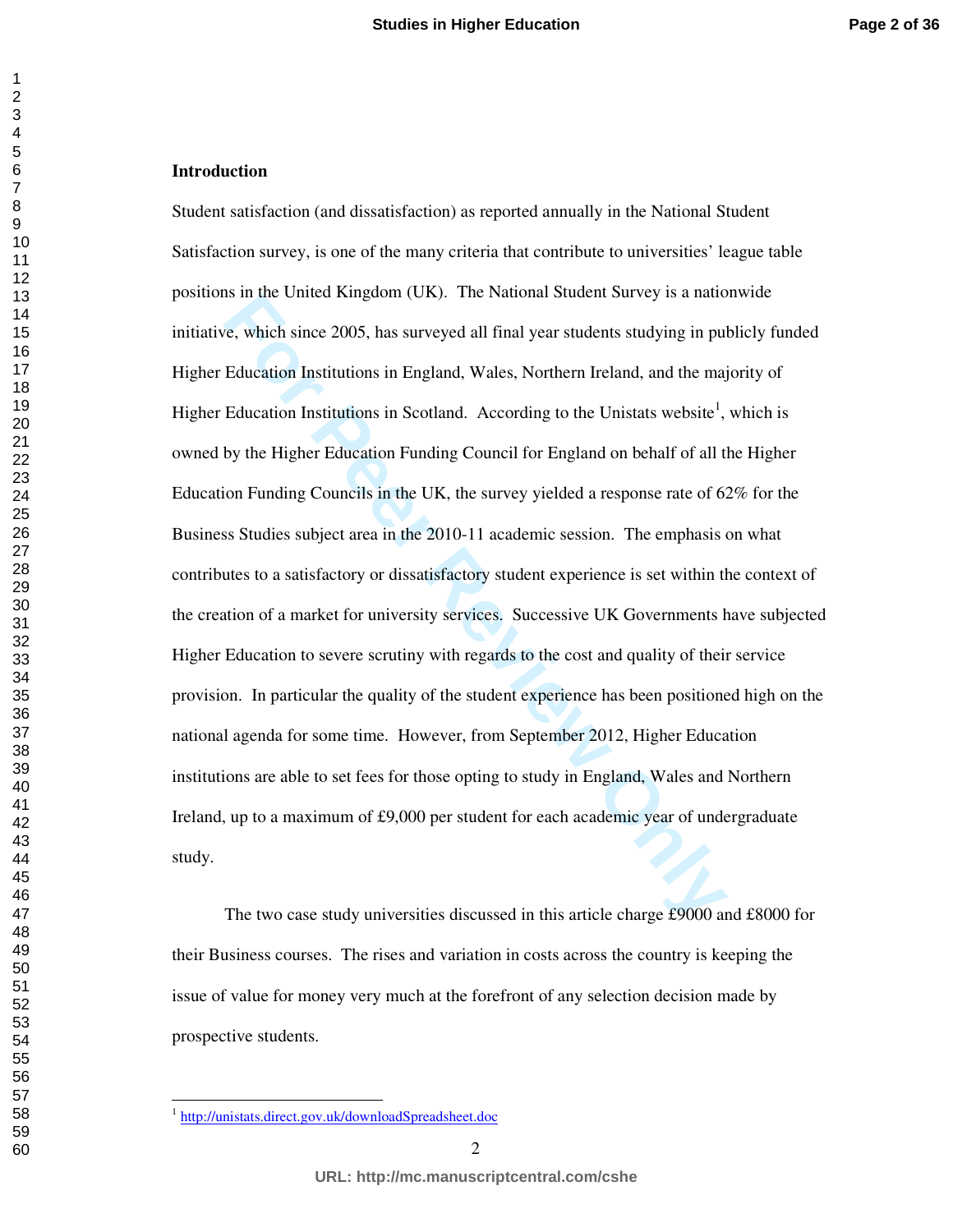#### **Studies in Higher Education**

The National Student Survey, originally piloted in 2004, has continued to seek the views of students on a number of aspects of teaching, assessment and on the level of support provided by universities. Results that are made publicly available via a number of websites, including the National Student Survey 2012 aim to ensure prospective students and other stakeholders are given enough information to help choose a university. The National Student Survey results is only one criterion that contributes to league tables for ranking universities and is reported in the national media (Dean 2011). However, the survey has clearly become important in the decision making process for rankings.

## **Focus of Article**

results is only one criterion that contributes to league tables for ranking<br>reported in the national media (Dean 2011). However, the survey has cl<br>and the the national media (Dean 2011). However, the survey has cl<br>and the The use of league tables in the university selection process has forced student opinion and the drivers of satisfaction and/or dissatisfaction for this particular Higher Education stakeholder to the top of universities' agenda. Dean (2011) reported that student satisfaction ratings have been both continuously and increasingly poor and therefore potentially damaging in terms of the recruitment and retention of staff and students. Conversely the UK Government's White Paper (Department for Business, Innovation and Skills, 2011) reported that most students were satisfied with their learning experience and the quality of teaching. Regardless of whether satisfaction is high or low, it remains an issue that is often discussed by experienced and less experienced practitioners.

A conceptual model introduced by Douglas et al (2008) and its application within the Higher Education environment highlighted the critical drivers of satisfaction and dissatisfaction for Higher Education students using the critical incident technique. This encouraged the retelling in narrative form of specific good and bad experiences by students. It was clear, from this research, that the written narratives provided a rich source of data to help a University Faculty understand what drives satisfaction and dissatisfaction for their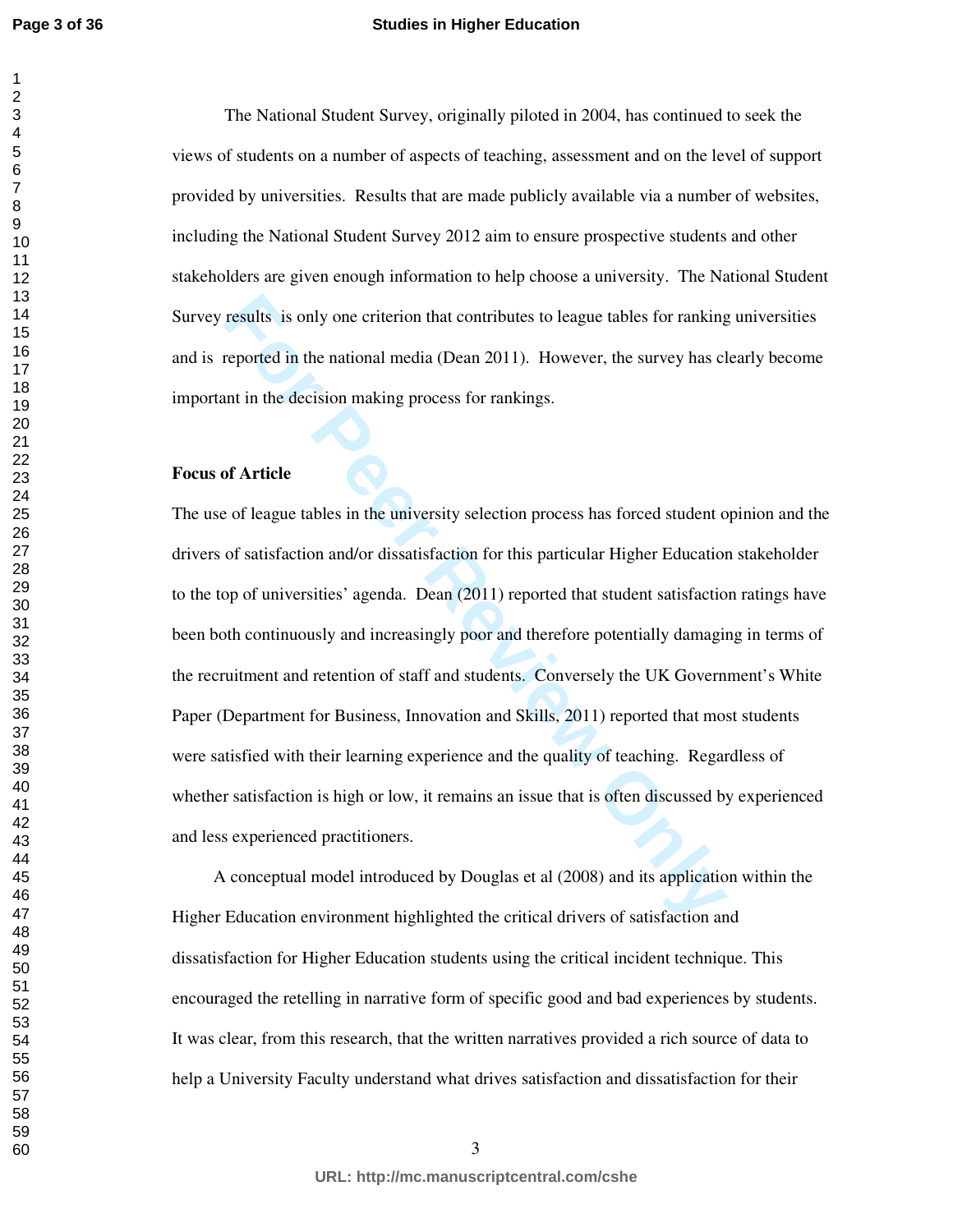students and was compared with the traditional method of gathering student feedback using mean scores of perceptions or attitudes provided by students for specific areas of teaching and learning.

This will be achieved by using critical incident technique to survey a largraduate business students from two universities, in order to identify the determinants that drive satisfaction, dissatisfaction (or both) and lead The main aim of this article is to further explore the conceptual model of Higher Education and the utilisation of critical incident technique for listening to the voice of the student. This will be achieved by using critical incident technique to survey a larger sample of undergraduate business students from two universities, in order to identify those service quality determinants that drive satisfaction, dissatisfaction (or both) and lead to a change in loyalty intentions, such as recommending the university and continuing with their programme of study at their university. Examples of the rich data provided by student respondents are included and will aid the understanding of what satisfies and dissatisfies students. It is proposed that these narratives will help in the process of diagnosing strengths and weaknesses in Higher Education Institution' service provision.

#### **Literature Review**

#### *Higher Education in the UK*

The UK is experiencing in the 21st Century what the United States of America (USA) experienced during the latter part of the 20th Century, that is, the introduction of fees for students of Higher Education. In the USA fees have risen above and beyond the rate of inflation during that time (Eckel and King 2004) with continuing rises in fees and reductions in government support (Eckel 2008). According to federal government statistics in the USA, tuition fees at public universities rose by 32% by the end of 2009 (Baker 2010). The emphasis is on increasing choice for students in the belief that competition will lead to increased quality and efficiency.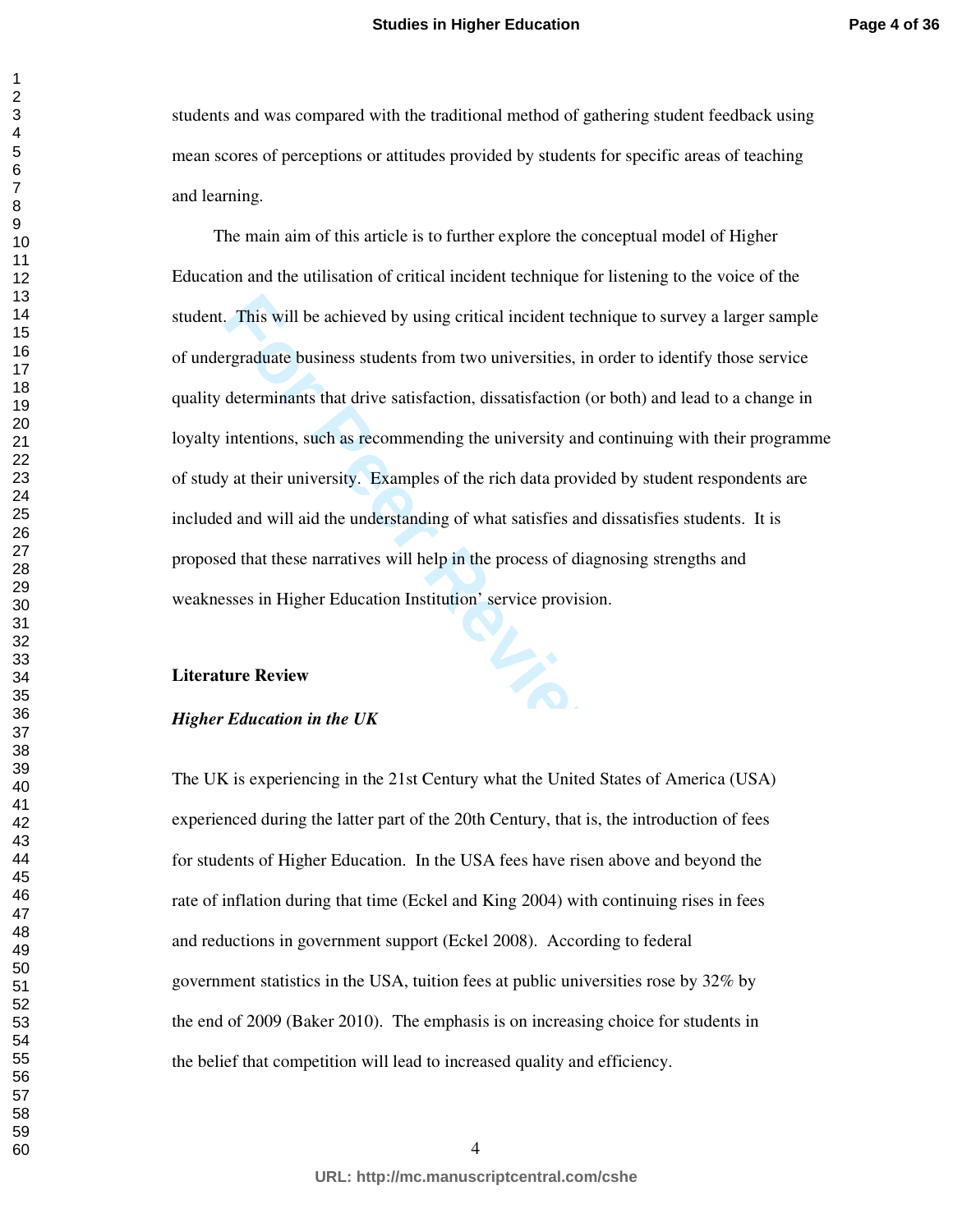## *Quality in Education*

s that placed an emphasis on the student experience (HEFCE, 2012). In organisation, the evidence of service quality is provided during the 'mo' when the customer interacts with the organisation (Carlzon 1987) and still hol In the 1990s the quality focus shifted to include service businesses as well as manufacturing (Bitner et al 1994) both within the USA and in the UK and in the Higher Education sector in the UK this focus took the form of quality assurance systems that placed an emphasis on the student experience (HEFCE, 2012). In any service organisation, the evidence of service quality is provided during the 'moment of truth' when the customer interacts with the organisation (Carlzon 1987) and this concept still holds today (Carlzon 2006; Fitzsimmons and Fitzsimmons 2004). Customer satisfaction is often influenced by the quality of interpersonal interaction between the customer and the staff member; the quality of which can be affected by the customer's own (mis)behaviour (Bitner et al 1994), as well as by the servicescape itself (Brūggen et al 2011); The servicescape being the physical environment of the supporting services. Therefore, because of the heterogeneity of services and the extent of customer participation varies so too does the nature of the experience (Fitzsimmons and Fitzsimmons 2004). Carlzon (2006) in an interview about managing businesses proposed that within customer relationship management it was this emotional interaction between front line staff and their customers that is the most important issue in building loyalty. Huda and Akhtar (2010) discussed the concept of a 'flawless performance'. Lost customers and negative word of mouth, Bitner et al (1994) found can result from not providing a flawless performance. However, they admitted that it was not always clear how to achieve defect-free performance. Within services, a defect manifests through, *inter alia,* poor customer satisfaction ratings (Biolos 2002). Biolos (2002) argued that whilst it was relatively easy to tabulate satisfaction responses, it was less easy to 'get a feel' for the highly variable standards that customers use and to have a full understanding of the actual cause of their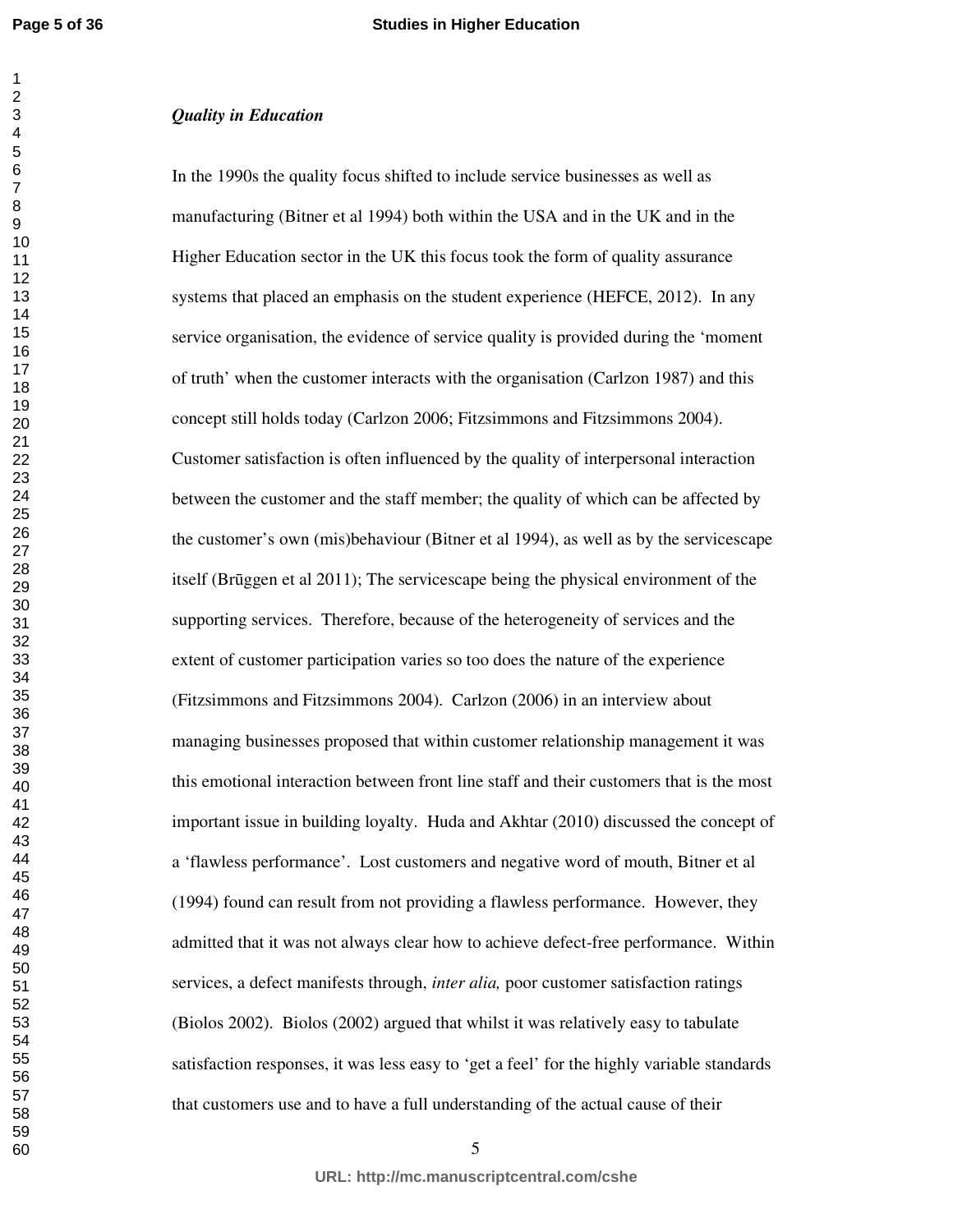dissatisfaction. Biolos (2002) recommended that services should use a more flexible measurement system and that they should then relentlessly probe the root causes of any dissatisfaction.

#### *Student Feedback and Student Satisfaction*

rg et al (1967) introduced the concept of motivating and hygiene fact<br>tor theory) which they said influenced job satisfaction and performance<br>s been related to student satisfaction and dissatisfaction with 'satisfiers<br>d as Herzberg et al (1967) introduced the concept of motivating and hygiene factors (the two-factor theory) which they said influenced job satisfaction and performance. This idea has been related to student satisfaction and dissatisfaction with 'satisfiers' being labelled as motivators and 'dissatisfiers' labelled as 'hygiene factors' (DeShields et al 2005). Herzberg et al (1967) found that not all motivators (satisfiers) were the obverse of the hygiene factors (dissatisfiers) that is, fixing the hygiene factors will not necessarily lead to satisfaction, just to no dissatisfaction. Johnston (1995) also found in a survey of bank customers on their satisfaction that service quality dimensions could be satisfiers or dissatisfiers or both.

## *Determinants of Quality in Higher Education*

There has been considerable research into identifying dimensions of service quality in Higher Education, with various authors arriving at different lists of antecedents of quality. For example, DeShields et al (2005) used 20 variables in their research into what satisfies American undergraduate business students. LeBlanc and Nguyen (1997) identified 7 dimensions, whereas, Zineldan et al (2011) identified five areas. Athiyaman (1997) identified several areas that should be explored to assess the level of satisfaction from students. The common variables were access and responsiveness. However, there are few studies that made use of the Critical Incident Technique to gauge what is important to students in Higher Education in the teaching and learning and support services contexts. Moreover, the tendency in Higher Education seems to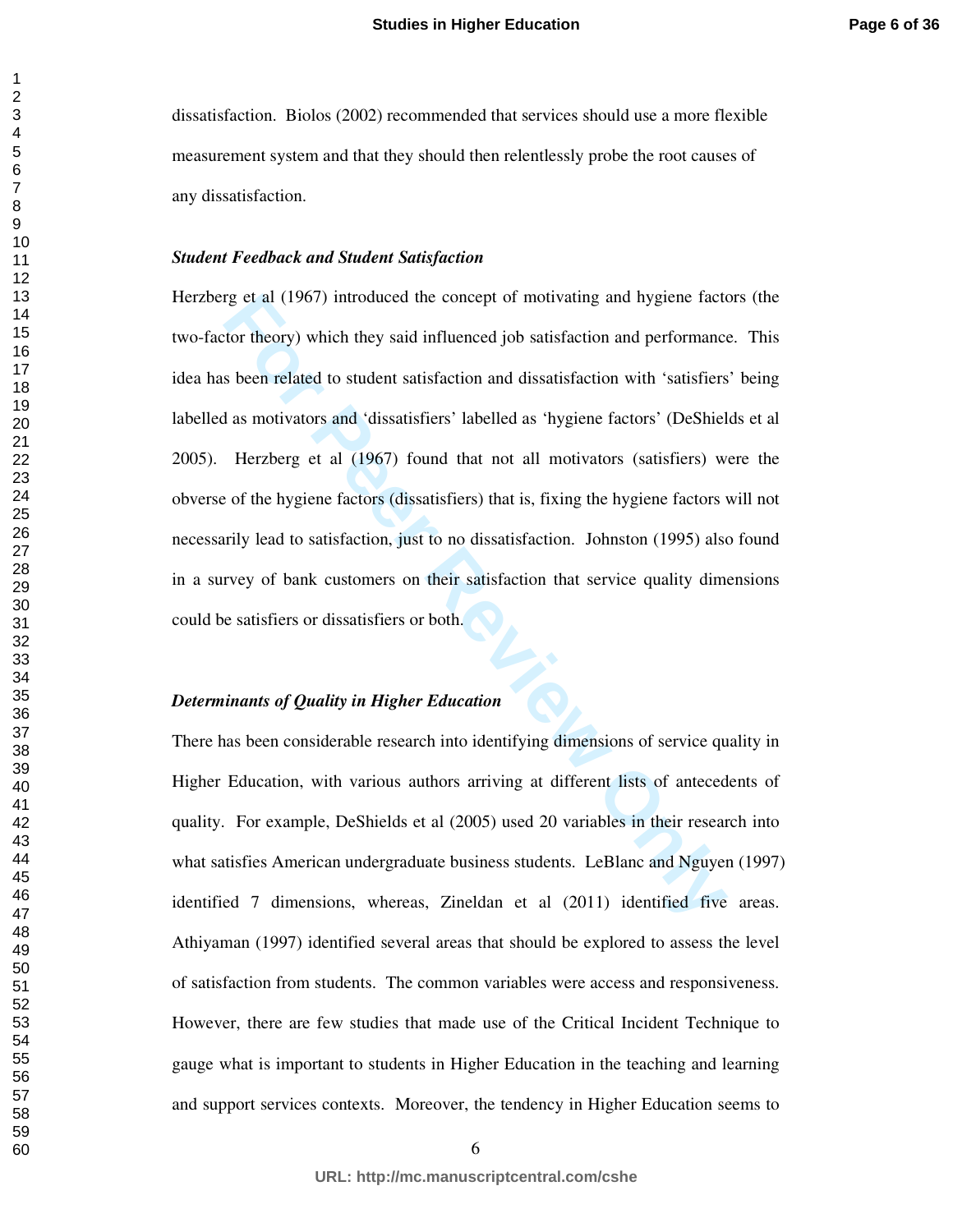#### **Studies in Higher Education**

isterian mordissatisfaction were reliability; flexibility; aet; competence; courtesy; credibility; integrity; understanding the custic communitient; functionality and virtual resources. Whilst functioning; motivation and f be to utilise quantitative measuring techniques to seek views from students on their satisfaction levels. Douglas et al (2008) used CIT to survey undergraduate students on their experiences 'within and beyond the classroom'. They concluded that the critical areas of quality from a student viewpoint were Responsiveness, Communication and Access. They proposed that the neutral areas, i.e. those areas that cause neither satisfaction nor dissatisfaction were reliability; flexibility; aesthetics; comfort; competence; courtesy; credibility; integrity; understanding the customer; security; commitment; functionality and virtual resources. Whilst functionality; socialising; motivation and friendliness were satisfying factors but management; team work; attitude; communication and tangibles were dissatisfiers. They developed a conceptual model of student satisfaction with their higher education experience. These differences in what constitutes service quality within Higher Education may be due to cultural differences. However, it is not clear from the literature why there is such variation.

The UK National Student Survey questionnaire includes 23 statements that ask the respondents to agree or disagree on a 5-point Likert scale (Definitely Agree; Mostly Agree; Neither Agree or Disagree; Mostly Disagree; Definitely Disagree). An example of one of the statements within the teaching section is 'Staff are good at explaining things.' The areas covered were: Teaching; Assessment and Feedback; Academic Support; Organisation and Management; Learning Resources; Personal Development; Overall Satisfaction and Students' Union (Association or Guild). The National Student Survey questionnaire also has a free comment section which enables the respondents to describe a positive experience and a negative experience.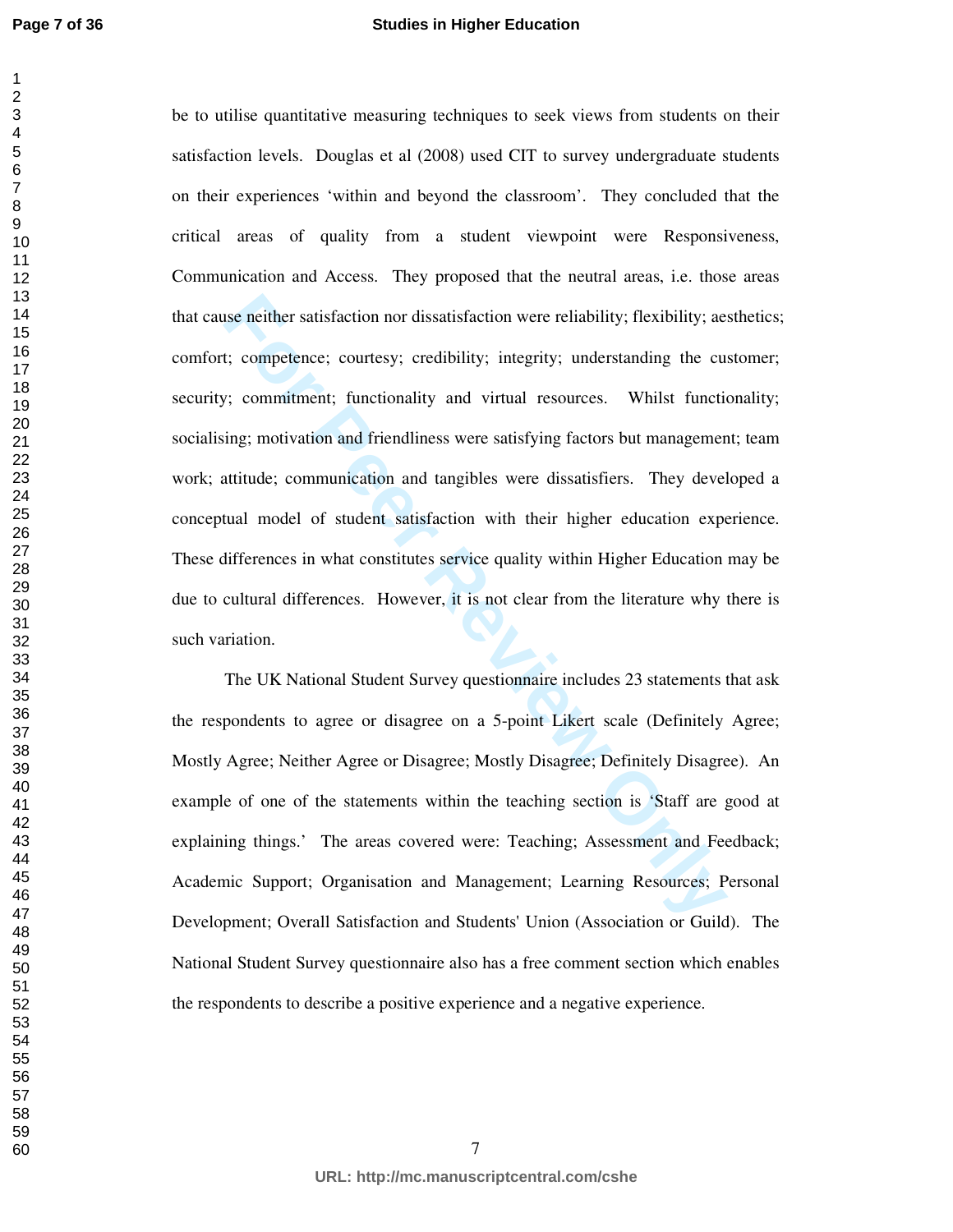#### *Critical Incident Technique*

Critical incident technique has been widely used in many service (and other) contexts to measure satisfaction and/or dissatisfaction and to explore their causes, for example services for airlines and restaurants (Bitner et al 1990); for banking (Johnston 1995) for hotels (Edvardsson and Strandvik, 2000); for Healthcare (Kemppainen, 2000) and for wine retailers (Lockshin and McDougall 1998). Very few changes had been made to the original technique made popular by Flanagan (1954) and critical incident technique is still regarded by scholars as both valid and reliable, providing that a number of conditions are met (Gremler 2004). These conditions include that there should be more than one judge to conduct the analysis.

is e retailers (Lockshin and McDougall 1998). Very few changes had bee<br>original technique made popular by Flanagan (1954) and critical is<br>ue is still regarded by scholars as both valid and reliable, providing<br>or of conditi Studies have shown that the qualitative nature of the data results in a 'richness' of information. Johnston (1995) described the 'richness' of this critical incident technique data as being those anecdotes that described a personal experience with the service in question in considerable detail. His research into service quality within banking yielded an anecdote (narrative) with a word length average of just over 30 words, although some had exceeded 100 words. He also found that there were more positive stories from the banks' customers than negative ones. Moreover, some of the negative stories had been derived from a remembered incident from over a decade previously. However, what was significant was that although responses may have been small, the customer loyalty intentions were important to the organisations in terms of retaining and capturing customers and therefore were regarded as significant.

CIT can clearly be used to investigate sources of satisfaction and/or dissatisfaction with service encounters (Gremler, 2004), although it is recognised that there are various constraints, such as remembered incidents which may have been misremembered (Johnston 1995), particularly given that the technique involves asking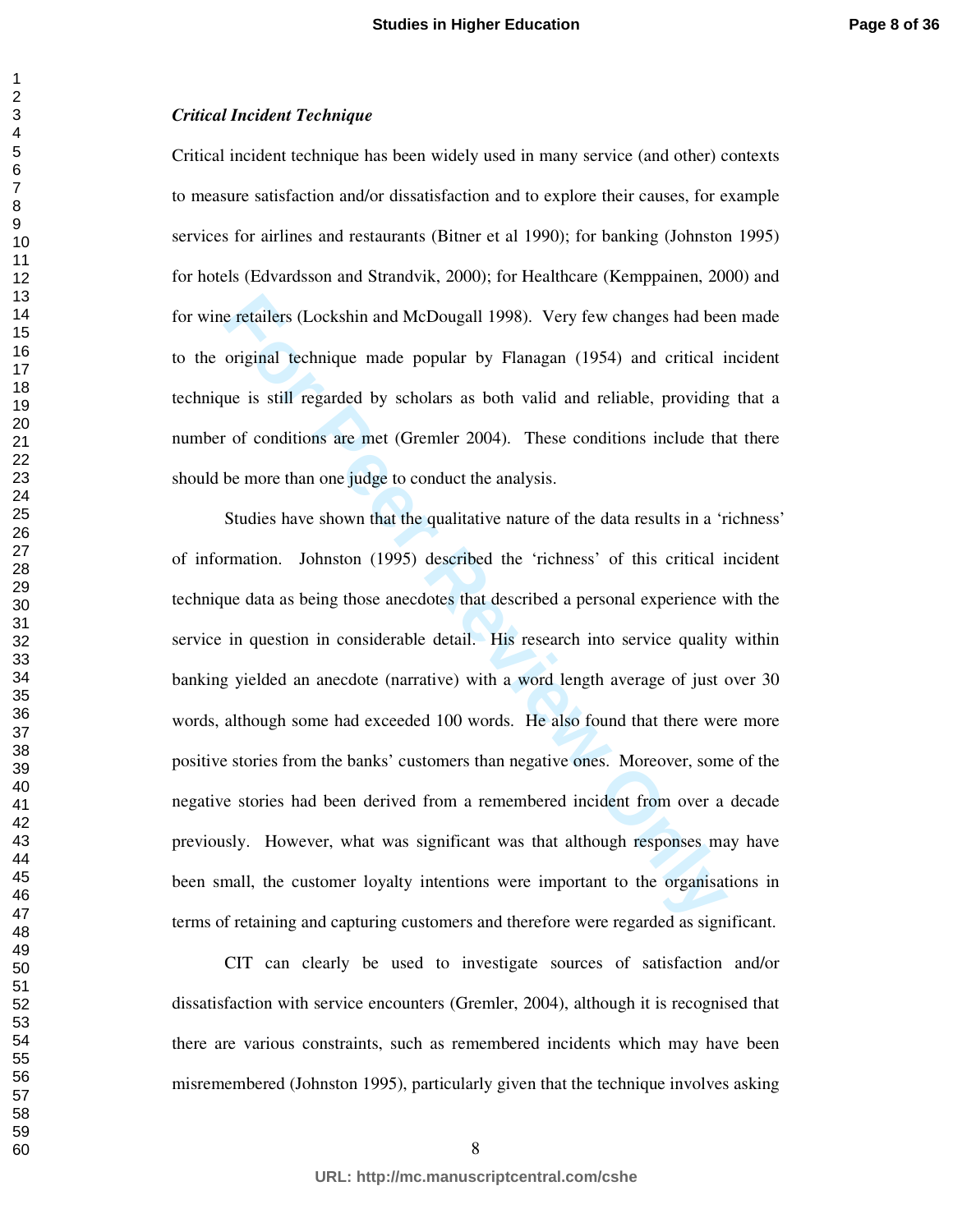#### **Studies in Higher Education**

est that a technique that will provide meaningful data for teaching staff<br>bloyed. Lockshin and McDougall (1988) found that organisations<br>te potential difficulties and inform their customers by using CIT to an<br>spond to cust respondents to recall and describe a story about something they have experienced. However, it is regarded as a technique that provides a way in which an organisation can identify how the service affects its various stakeholders, highlight good practice and identify any failures. Given the wide use of satisfaction surveys in the education sector worldwide (Nair et al 2011) and their diagnostic use, it would seem reasonable to suggest that a technique that will provide meaningful data for teaching staff should be employed. Lockshin and McDougall (1988) found that organisations could anticipate potential difficulties and inform their customers by using CIT to anticipate and respond to customer needs. Edvardsson and Roos (2001) demonstrated that it was a tool for managing services and according to Johnston (1995) identifying quality determinants is essential to enable the service delivery to be improved. This is essential in an era where there has been a rapid growth of institutions offering Higher Education and where superior quality may give competitive advantage (Lizuka 2012). Finding out what quality means to the group of stakeholders paying for and receiving the service that is Higher Education can be achieved by critical incident technique.

Critical incident technique facilitates this by providing a mechanism for an individual's perceptions to be expressed in their own words. Content analysis is then undertaken, usually by three independent judges, in order to classify the narratives into relevant themes (variables). This qualitative procedure was compared with the traditional quantitative survey method more commonly adopted within Higher Education institutions by Douglas et al (2009). They found that using critical incident technique complemented existing methods well, particularly when there was a desire by a university faculty to see a more rounded view of the student experience. In the Higher Education context the student experience involves service encounters within the learning and teaching environs, as well as within its supporting environment.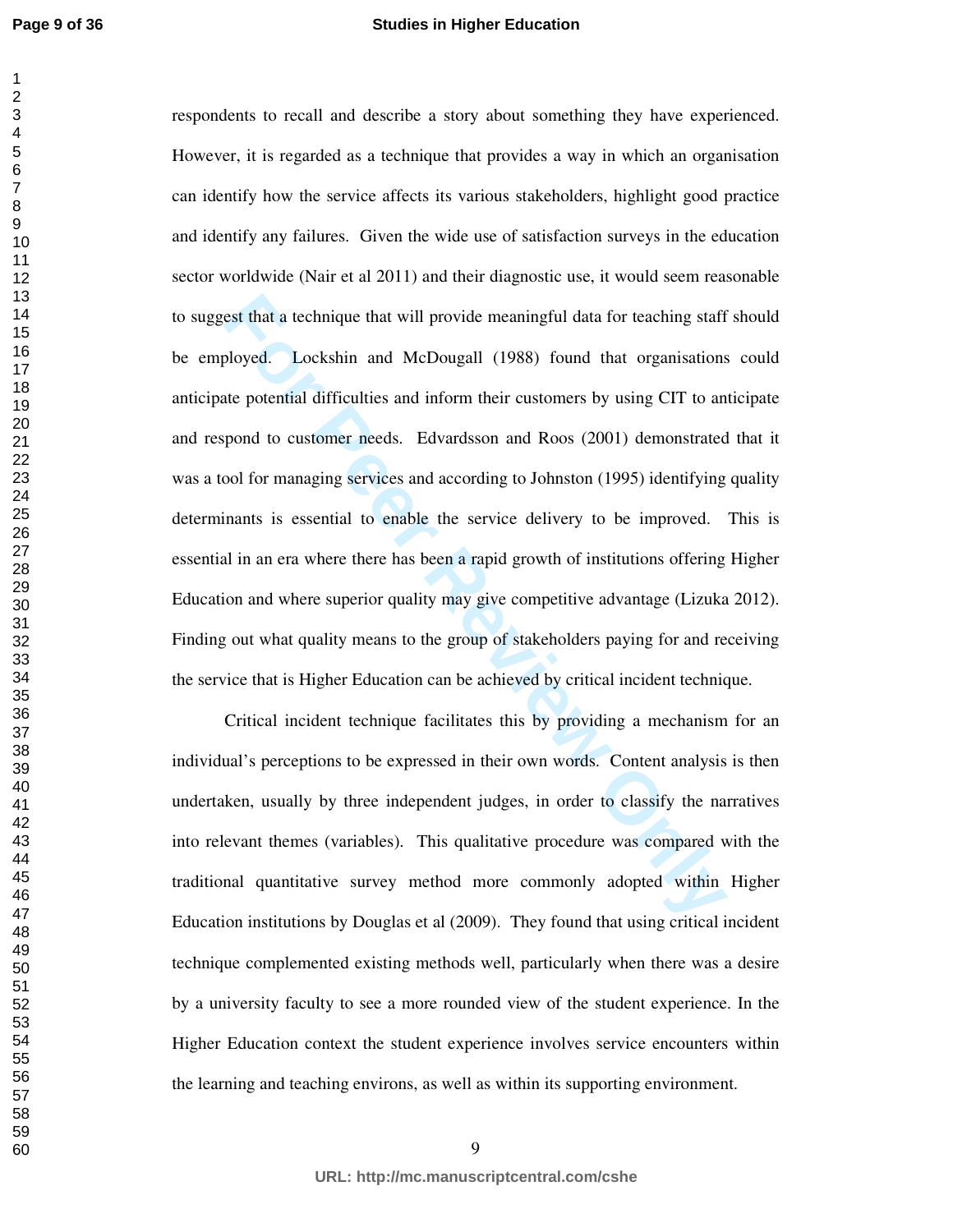#### **Methodology**

business and management is so complex that the researcher should under<br>ity behind any given situation (Saunders et al 2009). In order to get a fe<br>ion, an inductive approach is required to help build the theory and make<br>lat Making sense of qualitative data is both difficult and time-consuming (Johnson and Christensen 2004). Within business and management research the question of positivism versus phenomenology is important in terms of what philosophy is at the heart of the research (Saunders et al 2009). The phenomenologist believes that the area of business and management is so complex that the researcher should understand the reality behind any given situation (Saunders et al 2009). In order to get a feel for a situation, an inductive approach is required to help build the theory and make sense of the data and the reasons behind behaviours. Data analysis can involve a number of techniques, including Interim Analysis, which involves the researcher alternating between data collection and analysis. Johnson and Christensen (2004) describe this as a discursive process, which occurs until the researcher understands enough about the topic. This can take place over an extended period of time and involve different data collection points. A deeper understanding of the subject matter can then be developed.

The approach for this research was to draw from both qualitative and quantitative data (Creswell, 2009, Cherryholmes, 1992). Guba & Lincoln, (1994) have identified the postpostivist paradigm as supporting both qualitative and quantitative research. The postpositivist paradigm they propose (ibid.) has an ontology that is one of critical realism, an epistemology that is one of modified objectivist and a methodology that is one of modified experimental and were applied for this research (p.110)

The use of a mix of quantitative and qualitative techniques in the collection and analysis of data had a number of data collection points. An investigation of the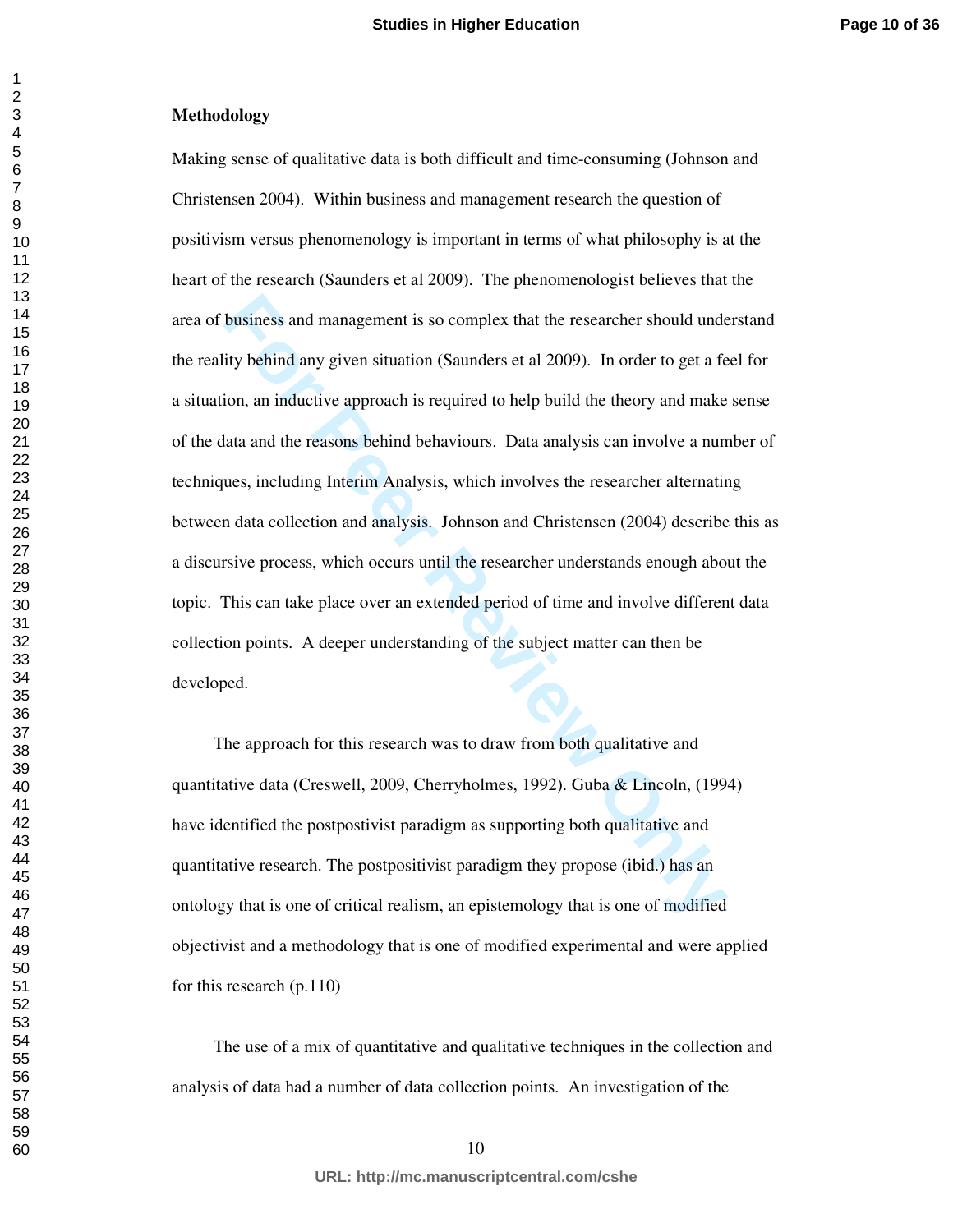#### **Studies in Higher Education**

specific phenomenon in its natural setting was undertaken, that is, within the Higher Education environs. Saunders and Lewis (2012) suggest that people are social actors playing a part on the stage of social life and that people place their own interpretation on the social roles they play. It is also recognized that a researcher's own values also play a role in the definition of what is appropriate (Saunders and Lewis 2012).

oth inductive and deductive reasoning were applied to this investigation<br>we to explore the phenomenon of student satisfaction across two Univers<br>oss two cohort years, first and final year students, and deductive theories<br>u Both inductive and deductive reasoning were applied to this investigation. Inductive to explore the phenomenon of student satisfaction across two Universities and across two cohort years, first and final year students, and deductive theories, which used three researchers, as judges, to code student responses against service quality determinants developed by Parasuraman et al (1985) and Johnston (1995), in order to base the research upon. The social world of the students was understood, as recommended by Saunders and Lewis (2012) but through using Critical Incident Technique it was intended to deepen this understanding further. The resultant ontological approach was subjective, however the issue of bias was mitigated by the use of more than one independent judge being involved in the content analysis stage. This provided for investigator triangulation, a strategy using more than one field researcher to collect and analyse the data relevant to a specific research object, (Downward and Mearman 2002). Critical Incident Technique is a qualitative method that facilitates an interpretive approach in the coding of the data. It is not as restricted as the more traditional survey method, which would be limited by the number and type of questions asked (Saunders et al 2009). Once data is themed and coded it is quantified, which in turn facilitates quantitative analysis. To assess reliability, different researchers were used to evaluate whether their observations were similar. This process is associated with an inductive approach (Saunders et al 2009). In order to avoid the threat of subject bias, care was taken over the design of

**URL: http://mc.manuscriptcentral.com/cshe**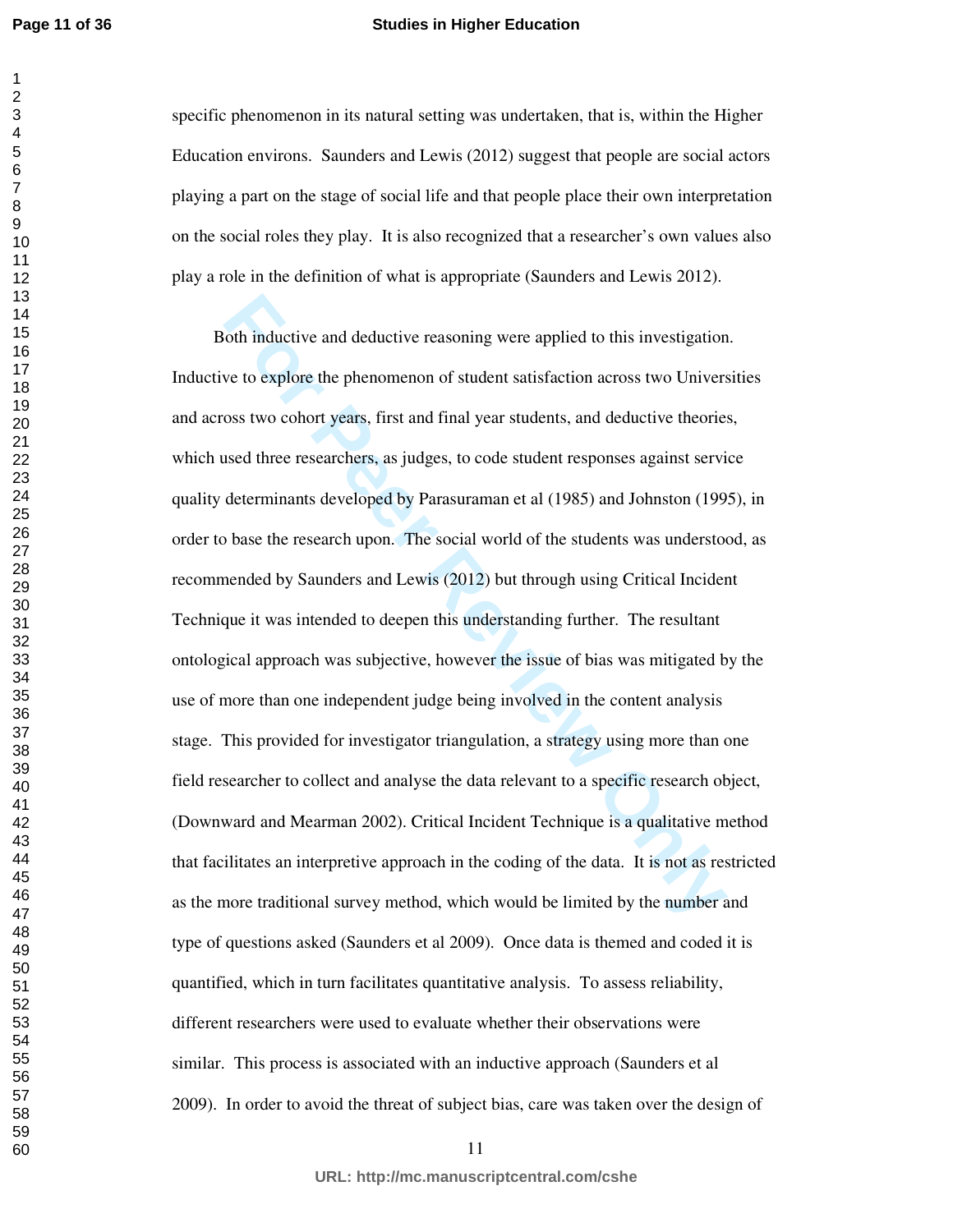ative measures through triangulation (Campbell and Fiske 1959). Current expert of the emphasis is more general and shows concerns for enhancing the y' of insights, or for adding 'completeness' to accounts (Shih, 1998). Tha the questionnaire particularly that it gave an assurance of anonymity to respondents. As Downward and Mearman (2004) note, there are two main arguments put forward to justify triangulation. The first, put in an early explicit form by Webb et al (1966), is that triangulation increases the 'persuasiveness' of evidence. Many early studies, however, tended to emphasise concerns to enhance the empirical reliability of quantitative measures through triangulation (Campbell and Fiske 1959). Currently, however, the emphasis is more general and shows concerns for enhancing the 'validity' of insights, or for adding 'completeness' to accounts (Shih, 1998). Thus, triangulation elaborates understanding (Jick 1979) or confirms the accuracy of data (Denzin 1989). More explicitly, Danermark et al (2002, p. 153) note the uses of quantitative analysis to 'test' the validity of qualitative insights, or to use qualitative work as preparation for quantitative work, and to elucidate a phenomenon in as much detail as possible

#### **Methods**

The focus of this study was aimed at capturing the voice of the student in order to identify what they deemed was critical to the quality of their student experience. This involved asking individual students to focus on those service encounters that had been particularly satisfying or dissatisfying from their point of view. The students also indicated whether the experience might lead to a change in their future loyalty behaviours and intentions. The objective was to explore how many events could be themed within the existing determinants of service quality introduced by Johnston (1995); Parasuraman et al (1995) and Douglas et al (2008). This exploration and identification of variables took place via a process of iterative readings of the written narratives produced.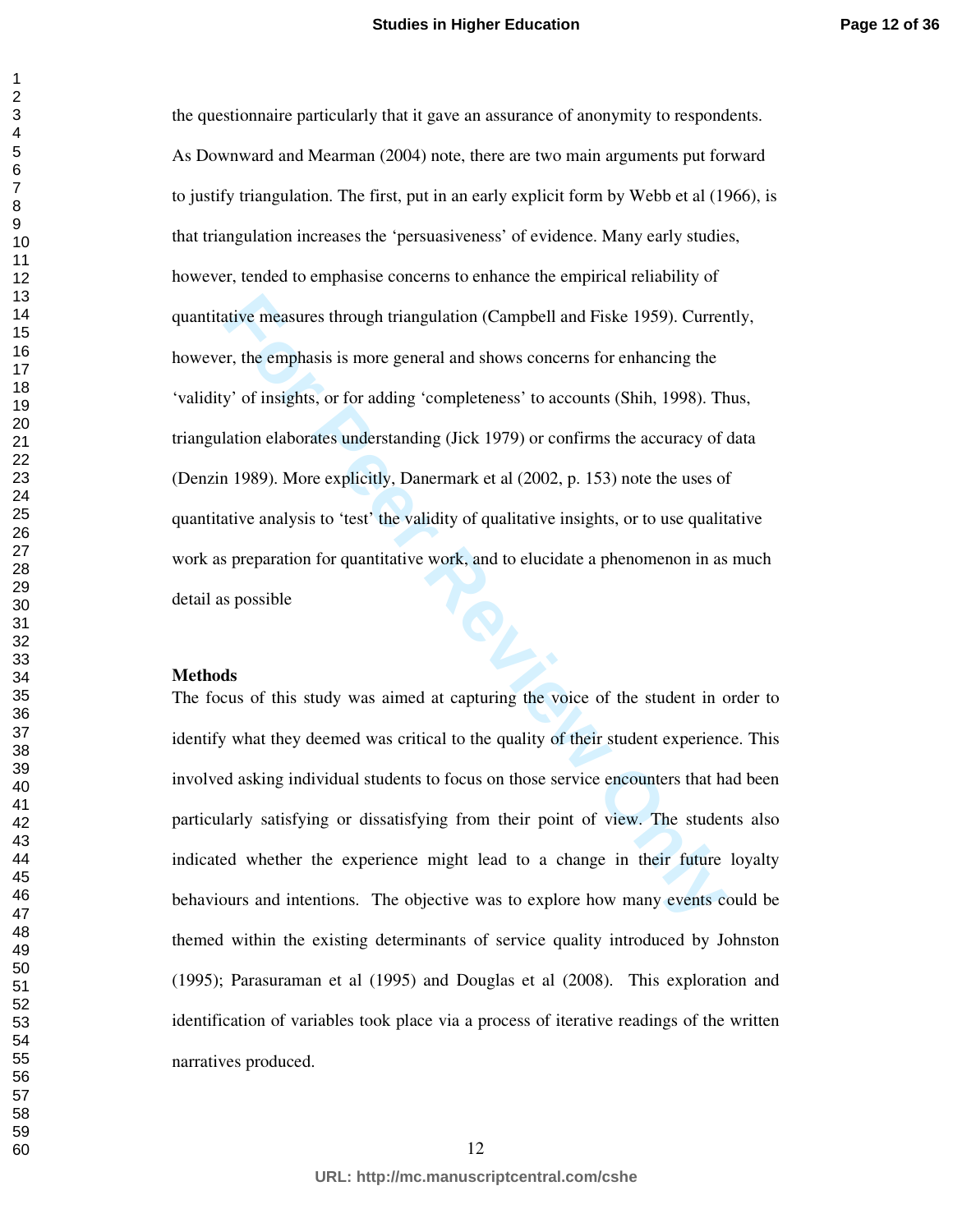**Page 13 of 36**

#### **Studies in Higher Education**

Liamputtong (2009) provides guidance on coding qualitative data, which cited Charmaz (2006) 'on vivo' codes that help to preserve the respondent's literal meaning of their perceptions, for example, If the student mentioned 'access' then the coding assigned would be 'QD1 for Access'.

#### *Data Collection*

that the population of the United Kingdom is more heavily weighted t<br>glish counties (Department for Business Innovation and Skills 2010) a<br>re several large, metropolitan areas within North West England re<br>ience sample of t Given that the population of the United Kingdom is more heavily weighted towards the English counties (Department for Business Innovation and Skills 2010) and that there are several large, metropolitan areas within North West England region, a convenience sample of the student population was taken from two universities within Greater Manchester and Merseyside. They are referred to as HEI 1 and HEI 2 where HEI is the Higher Education Institution. The sample used was a mix of first year and final year students from both universities. Two universities were used to allow for internal reliability checks between the organisations to monitor if there was any excessive bias in the sample. The mix of first and final year student sampling was to gauge if there were differences in perceptions according to how long they had been students at their respective universities.

#### *Design of CIT Questionnaire*

The CIT questionnaire was purposefully designed to elicit a hand-written account from each student of an encounter within the university context. An earlier pilot study had shown that this could take fifteen minutes to produce a rich amount of data from the majority of respondents. The learning and teaching section of the questionnaire asked for a narrative concerning formal timetabled sessions or personal encounters with teaching staff; whilst the support services section invited narratives concerning, amongst other areas, the catering service offering, the library and interactions with office administrators. The survey instrument also provided an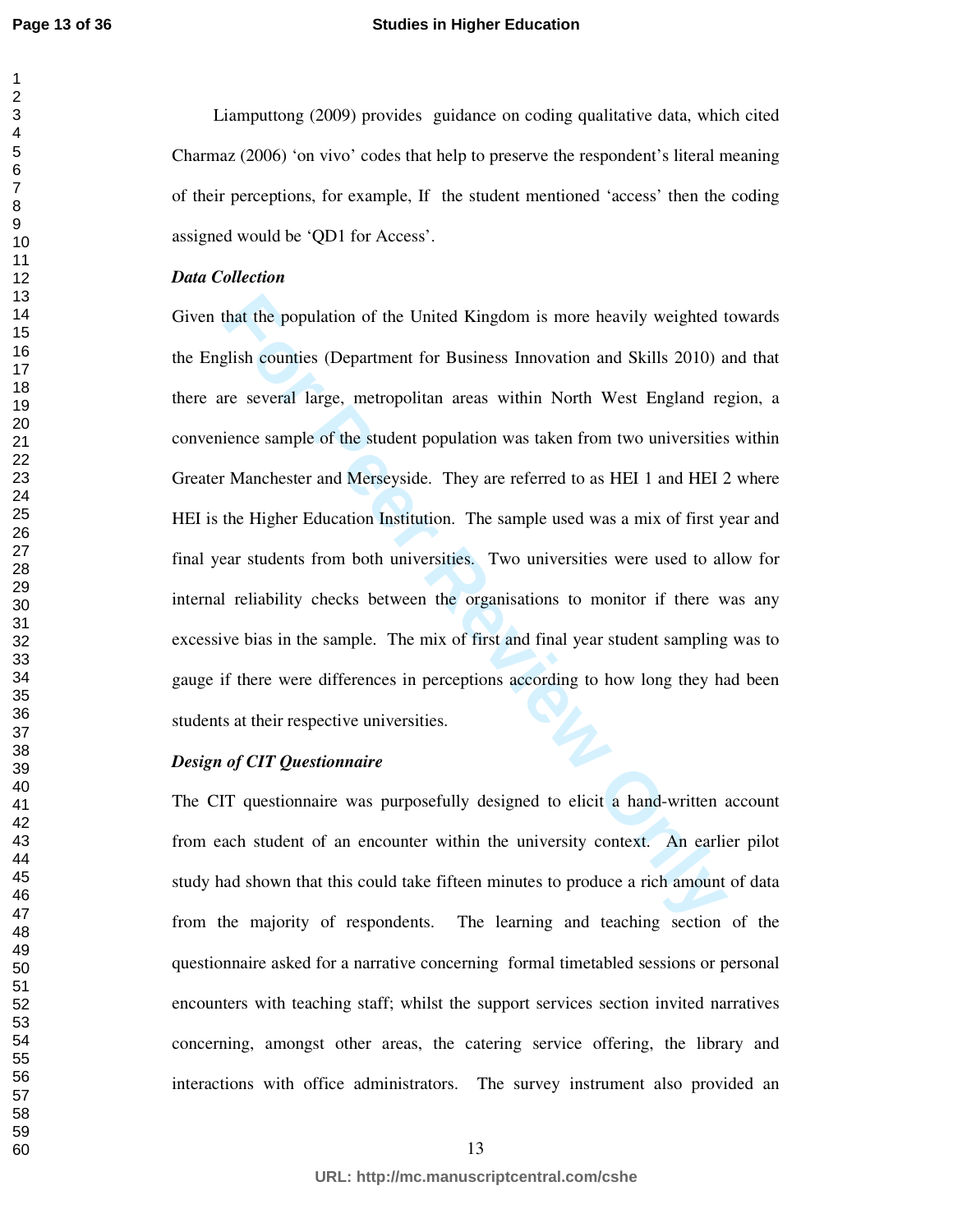opportunity for respondents to indicate whether the experience might influence loyalty behaviours in two areas, namely, (a) repurchasing intentions (intending to study at a higher level), (b) recommending the institution to others. In total, the questionnaire had space for four separate narratives (two satisfying and two dissatisfying experiences).

There were a number of prompting questions, namely (a) What occurr<br>id it make you feel? Appendix 1 contains the full questionnaire. W<br>had recorded a dissatisfying encounter, the questionnaire offered a pro<br>what should have There were a number of prompting questions, namely (a) What occurred? (b) How did it make you feel? Appendix 1 contains the full questionnaire. Where a student had recorded a dissatisfying encounter, the questionnaire offered a prompt to record what should have happened to turn the situation into a positive experience. The questionnaire was distributed to over 350 students during taught sessions in order that the data could be captured from the majority of full time students in their first or final year of study. The dataset was then derived from the content analysis of the written anecdotal statements. The statements were concerned with individual student perceptions of their experience of university life. To address some of the concerns within the extant literature about validity and reliability, three judges were used in the content analysis and in the coding of this qualitative data.

#### **Results**

Each narrative contained between 1 to 3 identifiable determinants of quality. The list of education-specific determinants arising out of earlier research carried out by ----- (2009) has been further updated to include definitions and keywords. The six new determinants of quality were identified from the narratives, namely (i) motivation, which concerned the level of motivation inspired by university personnel; (ii) praise or reward, where the student received unexpected praise for their performance, including a high mark for assessed work or a prize for outstanding work; (iii) social inclusion, was about meeting new people, usually fellow students; (iv) usefulness,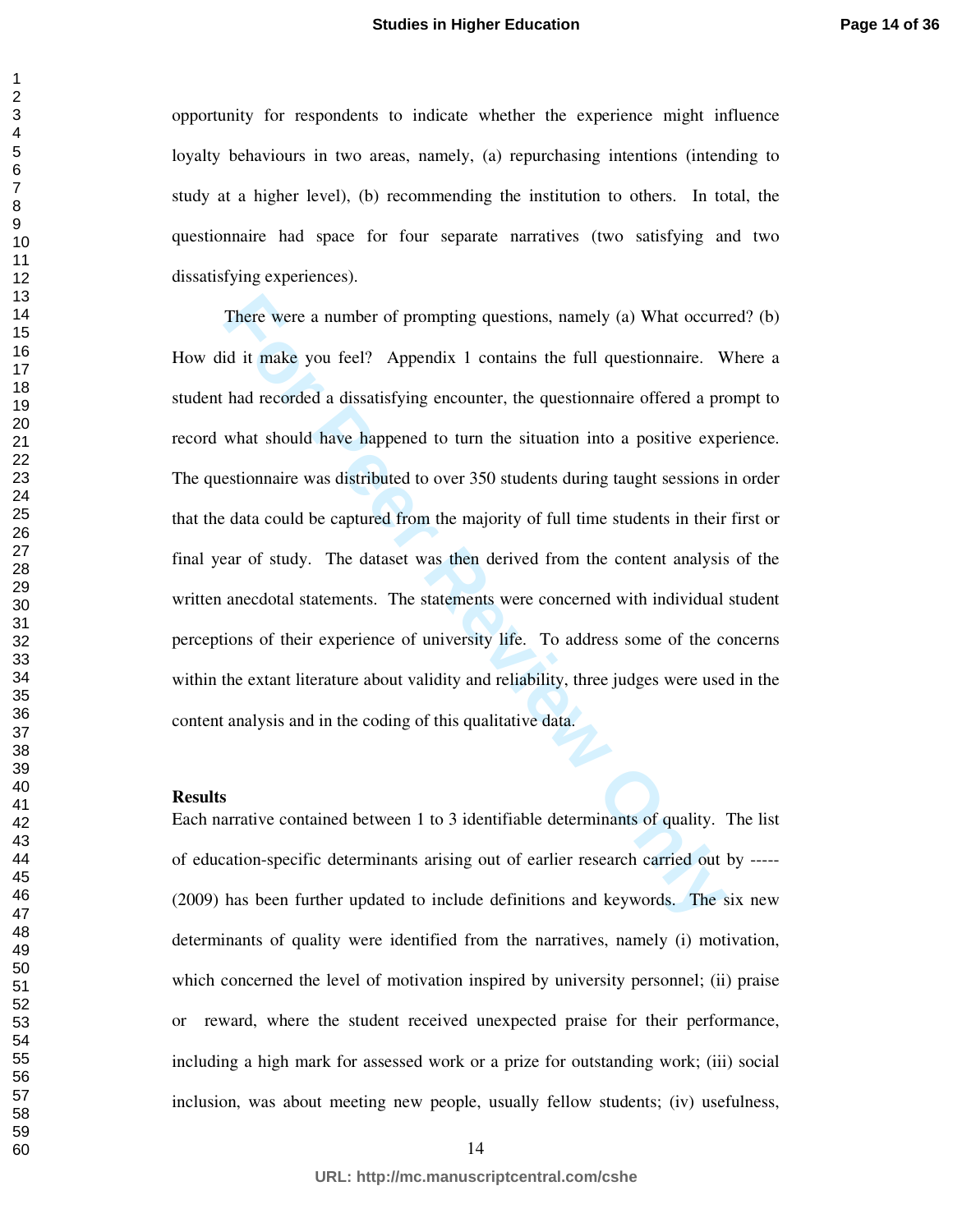#### **Studies in Higher Education**

which pertained to a number of factors, such as the subject matter stimulating the level of interest, particularly where it was something that could be applied to a work place situation. This determinant also applied to feedback on assessments; (v) value for money and finally (vi) fellow student behaviour was identified as an issue and concerned other students' behaviour impacting on the experience of an individual.

The judges discussed their individual findings and an agreement was reached for 95% of the themes. For the remaining themes a consensus was reached in terms of how to allocate one or more determinants of quality to each statement.

lges discussed their individual findings and an agreement was reached f<br>hemes. For the remaining themes a consensus was reached in terms of<br>cone or more determinants of quality to each statement.<br>Of the 350 questionnaires Of the 350 questionnaires distributed (52.1%) from HEI 1; (47.9%) from HEI 2 were fully or partially completed and legible, producing 915 narratives. In a similar pattern to that of Johnston (1995), more students recorded descriptions of positive experiences (483 positive narratives collected). A description of positive teaching and learning experiences was provided (88%) of the respondents; (67.9%) of the responses included a positive narrative relating to support services. The number of dissatisfying encounters within teaching and learning recorded was (81.5%) and (56.3%) reported a negative experience concerning support services. Table 1 below shows the breakdown of numbers by year of study and university of study. Where '+' is indicated this represents a positive variable; conversely ' -' represents a negative variable.

Take in Table 1. Breakdown of the number and percentage of narratives by University and by Year of Study.

Although not all narratives could be described as providing 'rich' data, it was still possible to theme even the more sparse descriptions according to the appropriate quality determinant. The cut-off point in deciding what was a critical area was at a 5% response rate in line with ----- (2008) and Johnston (1995); those achieving less that 5%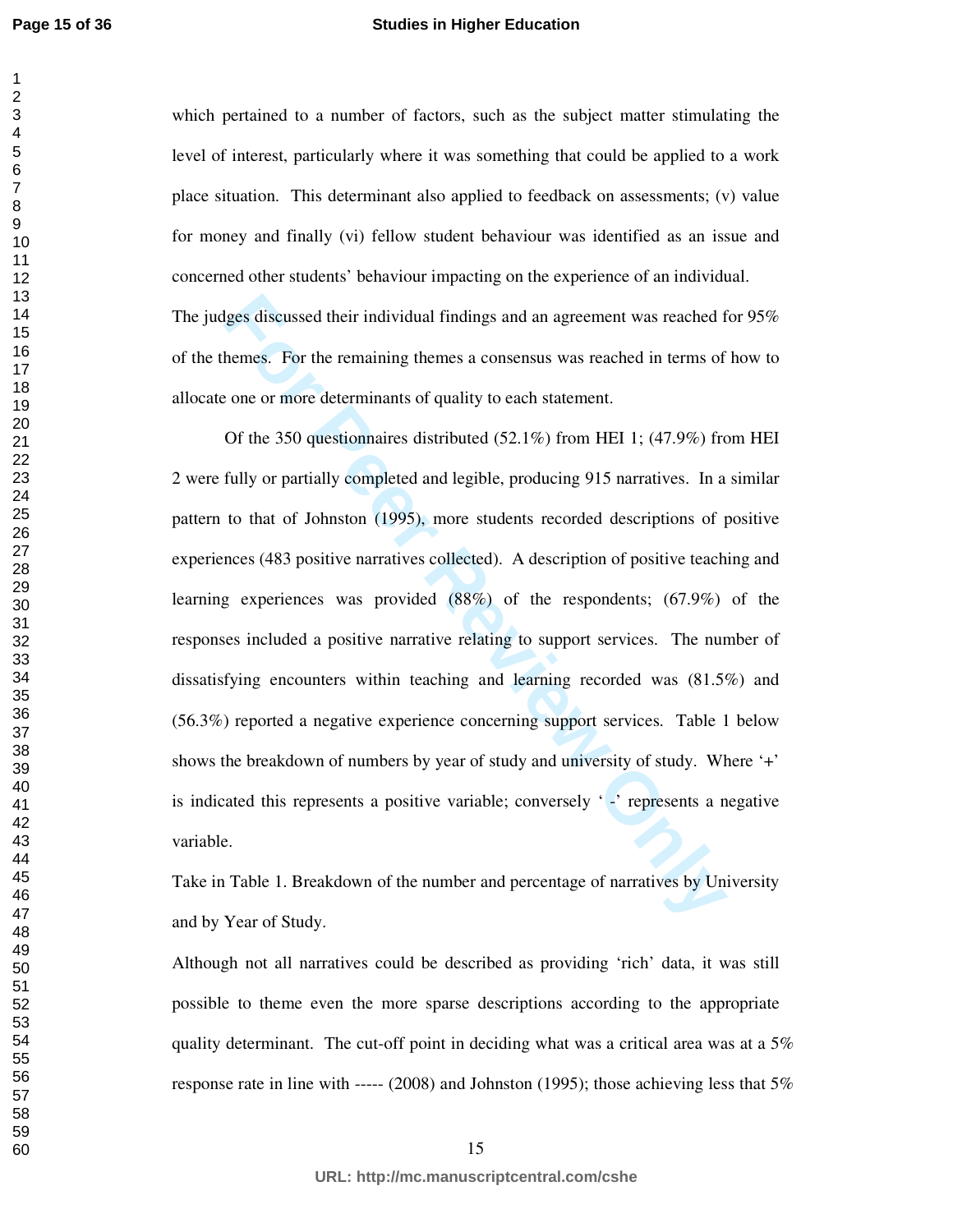responses were deemed to be 'neutral' variables of quality and judged to be not so critical to students. The neutral categories were found to be tangibles; care; cleanliness, comfort; commitment; competence; courtesy; flexibility; friendliness; functionality; integrity; motivation; praise; reliability; responsiveness; security; and other student behaviour. Based on the 5% cut off point, eight variables were identified as being the primary determinants of quality within Higher Education.

# *Satisfiers / Dissatisfiers in Higher Education*

read as being the primary determinants of quality within Higher Education<br> **Formulative is an Eigher Education**<br>
Sitive narratives described a range of experiences within the teaching and<br>
genvironment and were categorised The positive narratives described a range of experiences within the teaching and learning environment and were categorised using the HE determinants of quality. Table 2 below illustrates the frequencies of the narratives for each independent variable and the higher percentage of responses show that the critical areas for teaching and learning are: Attentiveness; Communication and Usefulness, whereas for the support servicescape the critical areas are Access; Attentiveness and Value for Money. The variables that are deemed critical have been highlighted in bold within Table 2.

Take in Table 2. Independent Variable Frequencies of Responses for Teaching, Learning and Assessment and for Support Services

#### *Critical Determinants of Quality in Higher Education*

The critical determinants of quality within Higher Education shown by these findings are:

(a) *Access* - This is defined as the physical approachability of service location, the level of ease of finding way around the environment, the clarity of the route, ease of contact with university staff. The keywords provided for the theming of this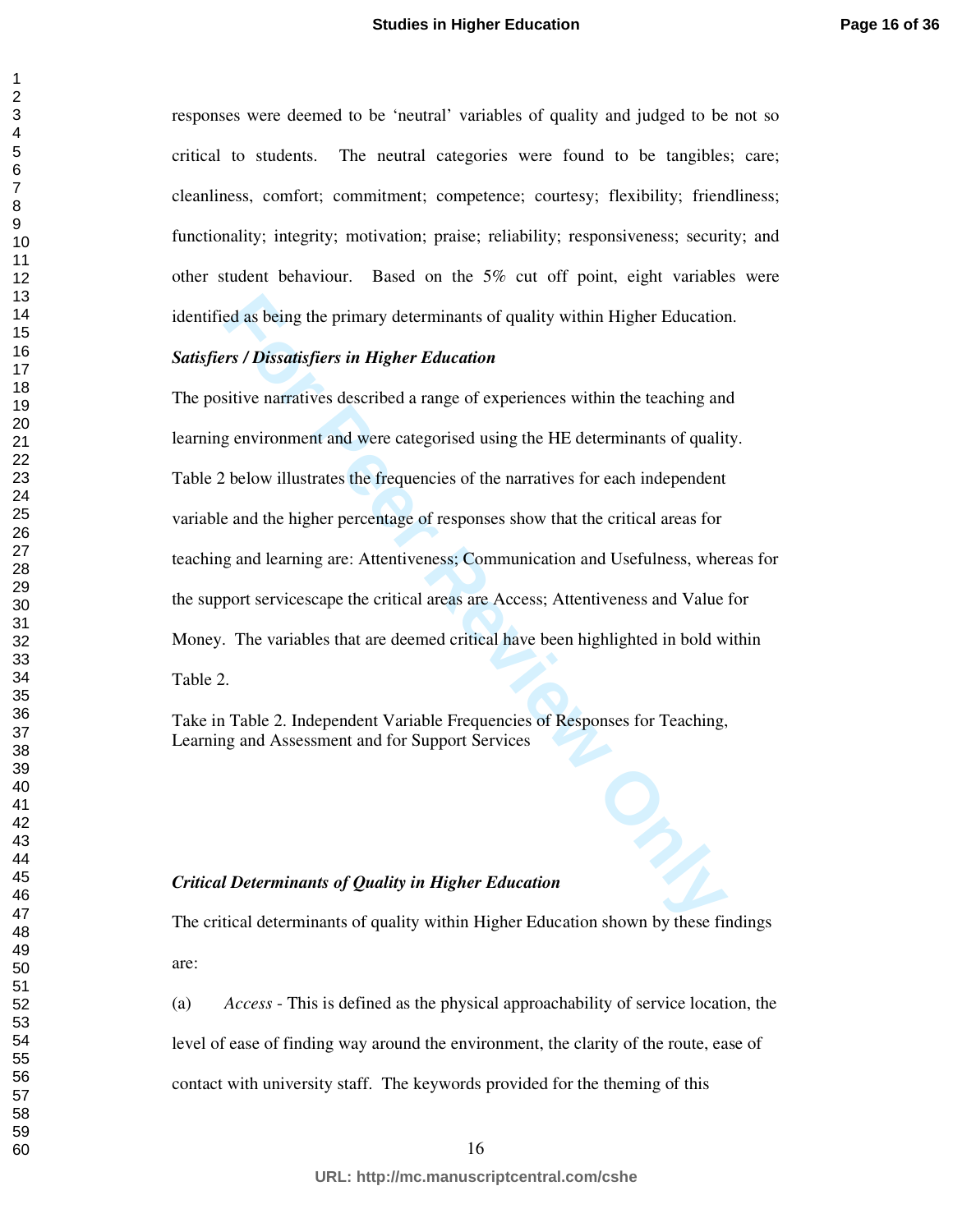#### **Studies in Higher Education**

10% response rate for first year students. Whilst a breakdown of HEI 2<br>d a response rate of around 15% for first year students but above 20% f<br>ar students. Access appeared to be both a satisfier and a dissatisfier for<br>serv determinant of quality were convenient hours of operation / location/ sign-posting, access to services / facilities / buildings/ rooms / tutors /virtual resources. This determinant of quality was more of an issue for the support services than for teaching and learning (see Figure 1) and varied by year and university. A breakdown of HEI 1 results yielded a 40% response rate on the Access variable by final year students but only a 10% response rate for first year students. Whilst a breakdown of HEI 2 results produced a response rate of around 15% for first year students but above 20% for final year students. Access appeared to be both a satisfier and a dissatisfier for support services, but produced less than a 5% response for dissatisfaction within teaching and learning. 'Access' provided *verbatim* in the example narrative below was concerned with the student's access to library services (textbooks).

*"I had taken out library books over the summer to write my dissertation, when term started again I couldn't renew them as the library system said that my student status had expired. I had to go to see my programme leader to get it sorted out which took about a week. I felt angry as the school office was telling me I had to pay late fees for books the library was telling me I couldn't return."* 

A total of 47 narratives expressed dissatisfaction with this variable in the support service context and also included access to computers, textbooks, and car parking facilities. A small number of the responses  $(n = 18)$  contained positive experiences within the teaching and learning context and 13 responses detailed dissatisfaction in the teaching and learning servicescape. The impact on loyalty intentions appear to be significant with  $(n = 13, 72\%)$  of students confirming that the positive experience was likely to lead to them recommending their university to others. For the negative experiences, the impact was that less than half of the respondents in both universities indicated that their experience would adversely affect their recommending their university to others ( $n = 5$ , 38%).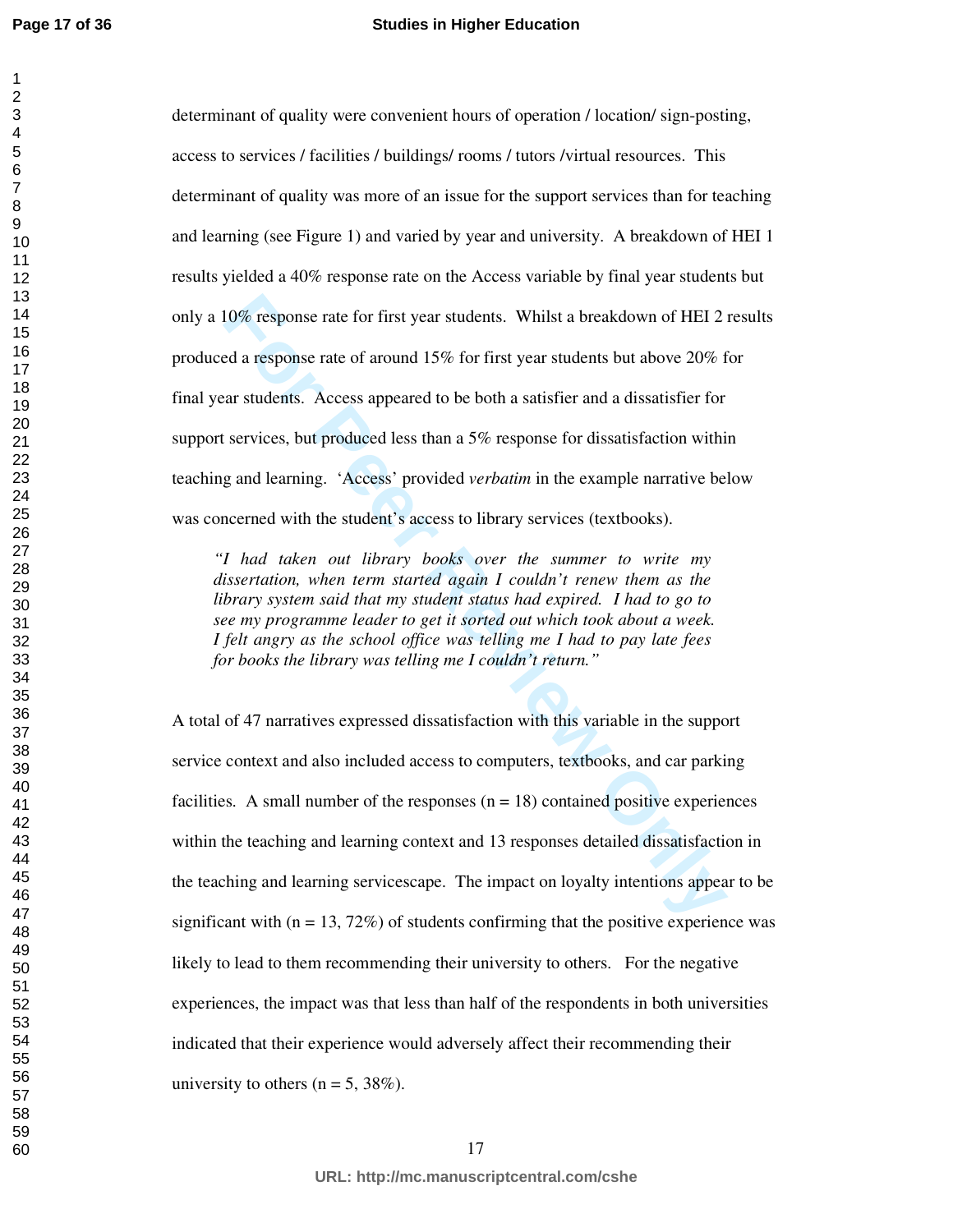Take in Figure 1. Access Variable by University and Year of Study (for Support Services [SS] and Teaching & Learning [T&L]) as percentages.

ness, interested, attentive to needs, and readiness to provide service. The<br>mant of quality triggered a large response in both teaching and learning<br>service contexts, with 81 positive narratives describing a teaching and<br>g (b) *Attentiveness* (helpfulness) - was defined as willingness of contact staff to provide help or giving the impression of being interested in the student; providing support. Some of the keywords used to help the judges in their content analysis were helpfulness, interested, attentive to needs, and readiness to provide service. This determinant of quality triggered a large response in both teaching and learning and support service contexts, with 81 positive narratives describing a teaching and learning experience, 34 negative narratives in the teaching and learning area, 74 positive support service narratives and 17 negative support service narratives. Figure

2 below refers.

Take in Figure 2. Attentiveness Variable by University and Year of Study (for Support Services [SS] and Teaching & Learning [T&L]) as percentages.

The majority of respondents in both universities indicated that they would recommend the university ( $n = 65, 80\%$ ) and continue with their studies ( $n = 61, 75\%$ ) based on their positive experiences in teaching and learning. However, only a small percentage  $(n = 12, 35\%)$  of respondents in both universities indicated that their negative experience would adversely affect their intention to recommend the university.

Clearly, there is a level of tolerance with this quality determinant.

*"Succeeding in [Named] University, as I am another EU country's student. When I arrived in the UK my language skills were not good, but with the help of lecturers I'm still studying in [named degree]."* 

*"During this year first semester, I had an assignment to do in [named subject]. I finished my assignment but I felt there was something wrong with the structure, so I went to my lecturer and he helped (directed) in finding where the problem was and I found it in the end."* 

*"Staff is always kind and helpful."*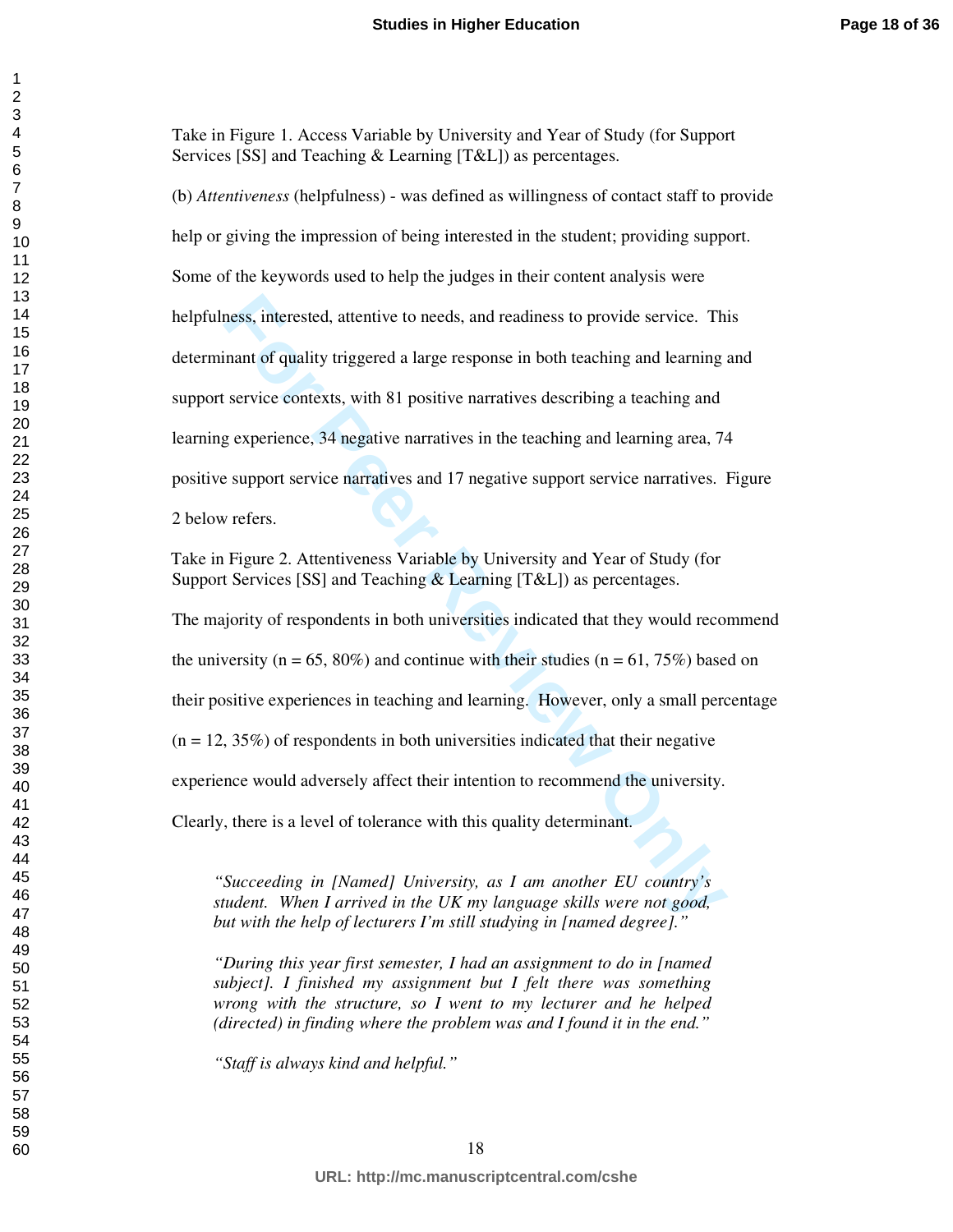*"Year 1 and 2 modules taught by (name supplied) and (name supplied). Believe to be the most well thought out and structured lectures with plenty of support and supervision available. One of the 1st modules to use Blackboard e-learners website."* 

*"I liked the way the tutors conducted their lectures with the help of hand-outs and guidance. They are always, or most of the time available for assistance."*

During exam period / coursework hand in dates, not enough<br> *Buring examces* in the form of computers / printers, queues for computers<br>
rever very long – led to further panic and frustration. Worried I<br>
couldn't be able to *"During exam period / coursework hand in dates, not enough resources in the form of computers / printers, queues for computers were very long – led to further panic and frustration. Worried I wouldn't be able to hand work in on time because no access to computer at home."* 

*"Not being able to get a text book when need [sic] as other students haven't returned them. Frustrating. Should have higher fines."* 

*(c) Availability* - was defined as the amount of time that each member of a Faculty

team can give to the students. It also included the availability of service goods,

including the quantity and range of goods made available to students. This was not a

critical determinant of quality but nevertheless warrants some discussion as there was

a response rate of 6.8% in the support service environment section of the

questionnaire. The narratives indicated dissatisfaction in this area. Some examples of

the comments are given below. Figure 3 shows that this determinant of quality was

an issue for HE1 final year students, but not the first year students.

Take in Figure 3. Availability Variable by University and Year of Study (for Support Services [SS] and Teaching & Learning [T&L]) as percentages.

"*Parking situation. We pay £156 per year, and we are still not guaranteed a parking space. Frustrated and annoyed with uni. Stop people using it on a pay and go. Only sell enough permits for car parking spaces and only allow these people in."* 

*"Poor computers – either system was down can't log on. Printers not working. Angry, could not get my work finished on time. Should maintain computers at a level so they can be used when needed."* 

*"No proper food in the canteen as in halaal food. It made me feel annoyed."*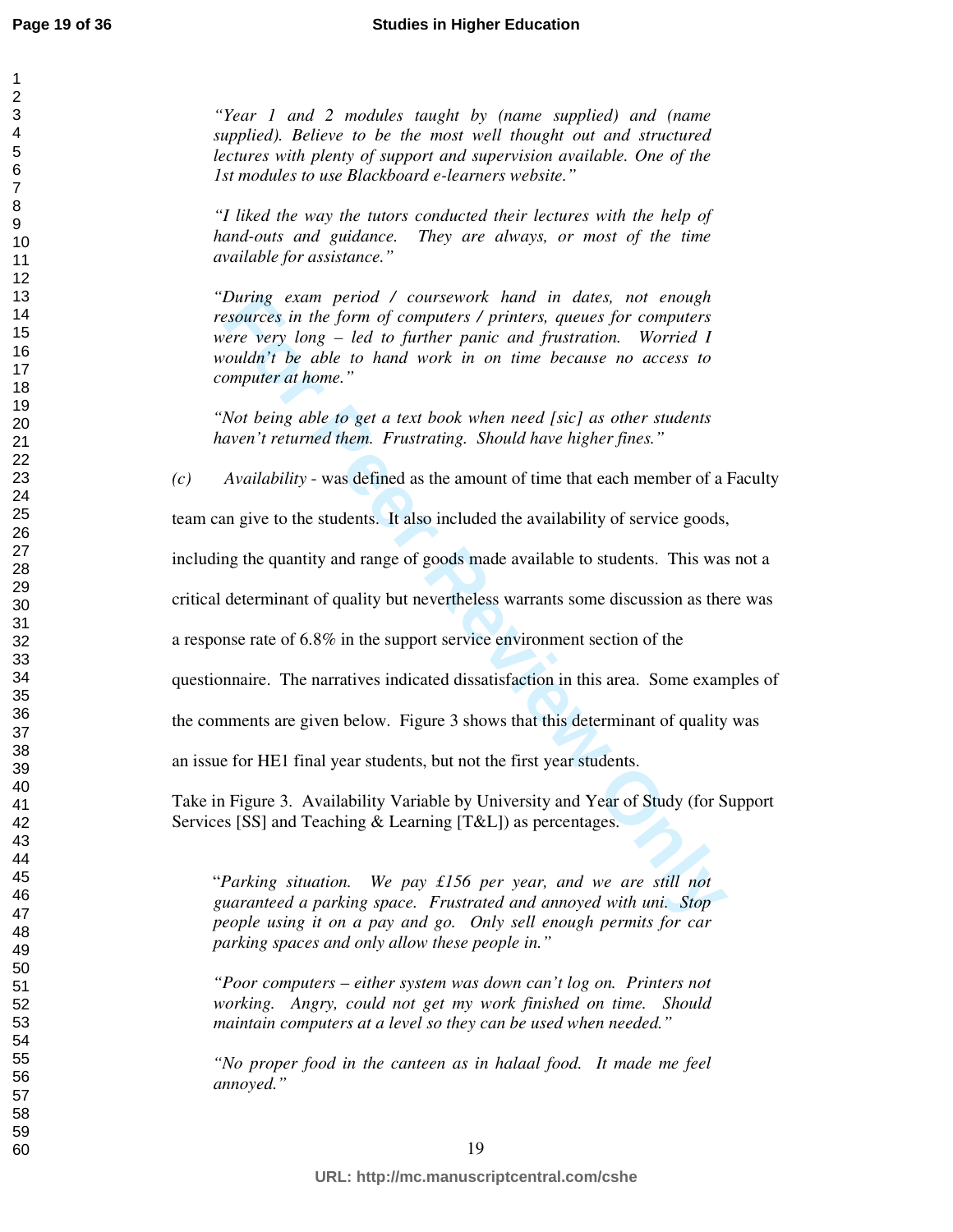*"Library- lack of resources, books. Not enough supervision on students who maybe went for a social event. Don't have long enough opening hours. It made me come in the library less and use others. Should make sure more books and computers are available to all and ensure more silent study areas and longer hours."* 

uracy, both the verbal and written form, and the ability of university<br>recs to listen to and understand the student. It included explaining the se<br>he costs involved, the trade-offs between service and cost, assuring the s<br> *(d) Communication* - was defined as the ability of the university to communicate with their students in a language they understand. This included clarity, completeness, and accuracy, both the verbal and written form, and the ability of university employees to listen to and understand the student. It included explaining the service itself, the costs involved, the trade-offs between service and cost, assuring the student that a problem will be handled. The keywords provided to judges to aid in their decision-making were teaching methods, feedback on module / subject, cancelled classes, work placement supervision, and module organisation. This variable produced a large response from students, with 80 narratives including a description of a satisfying encounter in the area of teaching and learning, and 135 narratives describing a dissatisfactory teaching and learning encounter. The larger response came from HEI 2 with 58 students recording a positive teaching and learning incident, as opposed to just 22 from HEI 1. Adverse comments from each university were similar (63 HEI 1: 72 HEI 2). Figure 4 below refers.

Take in Figure 4. Communication Variable by University and Year of Study (for Support Services [SS] and Teaching & Learning [T&L]) as percentages.

There were far less narratives concerned ( $n = 3$ , .01% positive experiences;  $n = 6$ , .03% for negative experiences) with support services in terms of communication. Some examples of communication-themed narratives are provided below:

*"Teacher making jokes but in an appropriate time and keep on teaching seriously."* 

*"Use of very simplistic terms within an otherwise complicated subject in putting cases into everyday terms and in injecting enthusiasm."* 

**URL: http://mc.manuscriptcentral.com/cshe**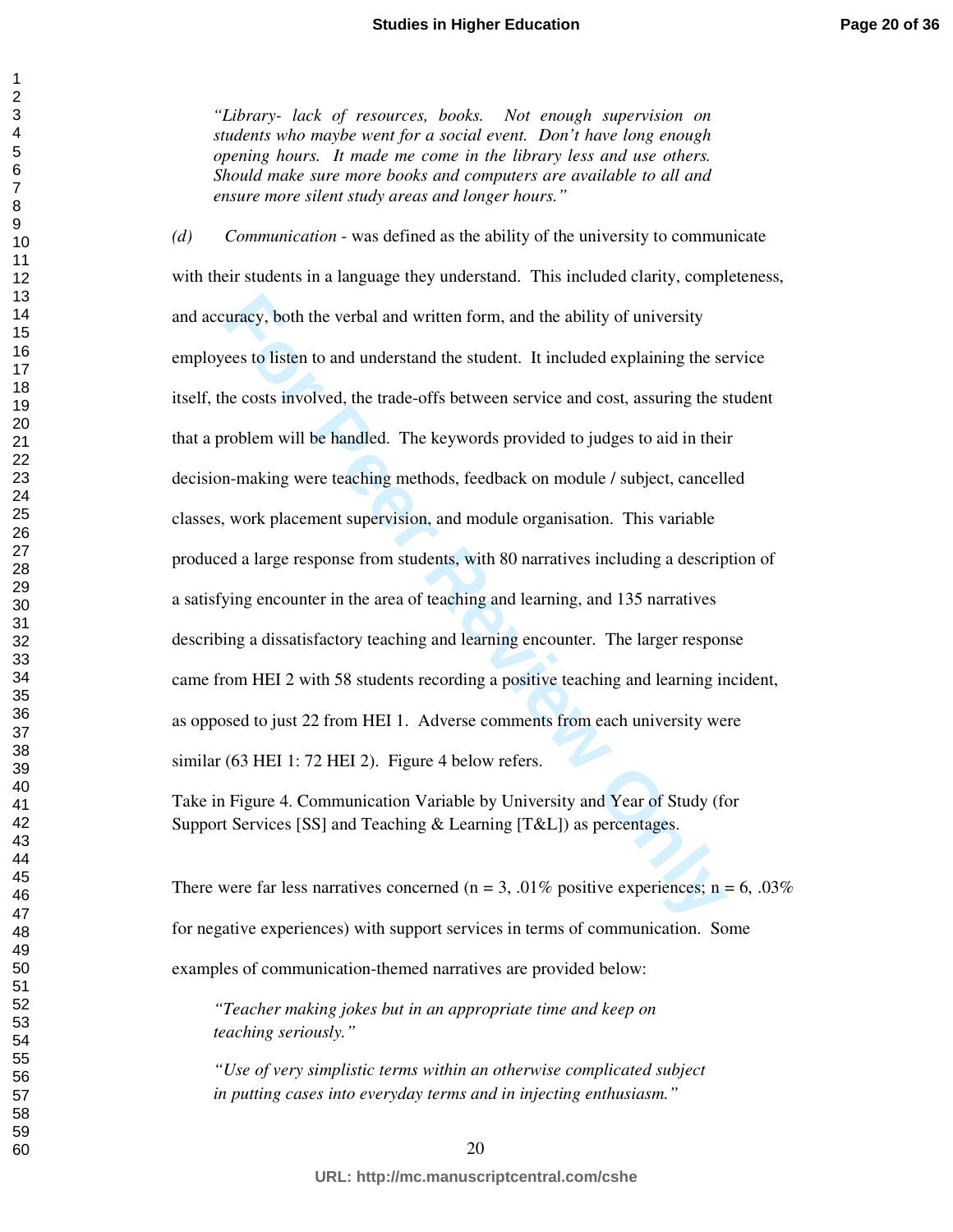#### **Studies in Higher Education**

*"Not just reading, but involved different activities to help to learn and focus more such as videos, group work."* 

*"Going through worked examples of past exam questions as a group".* 

*"The topic was boring, too easy, lecturer was in a bad mood and stressed. Felt disappointed. The lecturer should have explained why she was moody or apologised for being stressed."* 

*For the class which wasn't on the current year's*<br> *For that bought in twas on a previous one. The tutor wasn't happy that I<br>
ad bought this book as he was using it to photocopy lecture notes<br>
and bought this book as he w "I had bought a book for the class which wasn't on the current year's reading list but was on a previous one. The tutor wasn't happy that I had bought this book as he was using it to photocopy lecture notes and give us the exercises to complete. I felt upset as the book was relevant to the course and I had spent money on it. The tutor could have explained that he was using that book to plan classes out of and I would have just used it for private study and not bought it to class."* 

*(e) Social Inclusion -* was defined as meeting new friends and feeling a sense of belonging. This was identified by the students as a satisfier with a number of responses concerned with the social aspect of university life. There were 10 positive narratives in the area of teaching and learning and 23 in the support services area. Examples of social inclusion are provided below:

*"Meeting colleagues outside uni."* 

*"Freshers Week."* 

*"On the first week all people I encountered were very friendly. I felt more relaxed and helped me settle in better."* 

*"Too many introduction lectures in the first week. I felt distanced. Couldn't go out and make new friends as much."* 

*(f) Usefulness* - was defined as the subject matter stimulated the level of interest from the student, the topic can be applied in the work-place, or in real life situations; industry-based learning, computer programmes. It was also applied to feedback received on assignment submissions and informed feedback on examinations. Although the definition did not include how this would apply to the support services environment, one respondent referred to usefulness in his narrative. This is provided below. The keywords provided for judging were added-value, learning, meaningful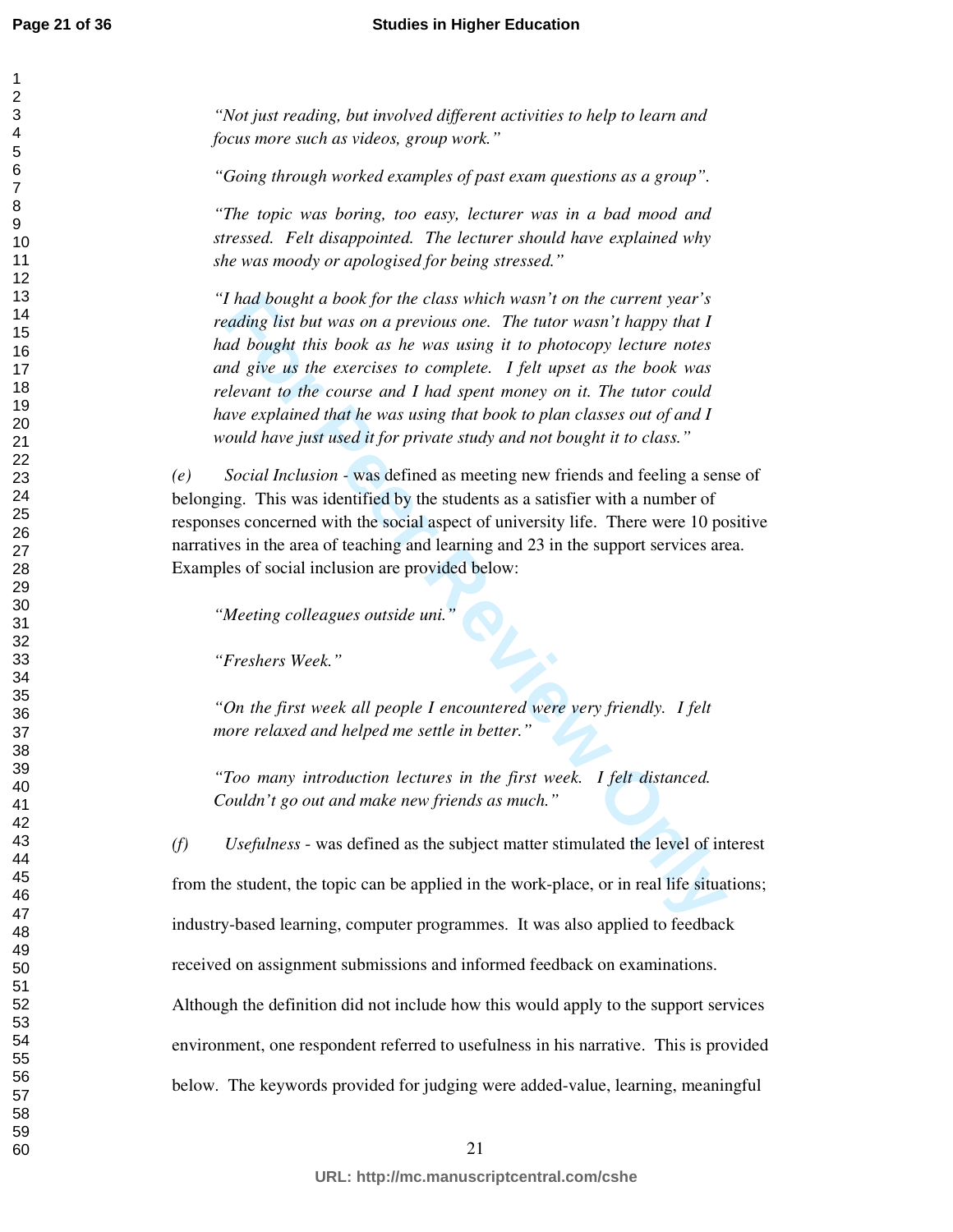and add to skills. Usefulness appears to be largely a satisfier with 41 descriptions

concerning a positive teaching and learning experience that was useful to the student.

*"When I received a piece of coursework back, I was given good feedback which enabled me to improve in the future. It made me feel good as I knew what I needed to do to improve my mark."* 

*"Learning to use a wide range of computer programs, especially excel for accounting purposes. Felt competent using unfamiliar computer programs."* 

*"Using Blackboard for help and guidance in modules."* 

*For accounting purposes. Felt competent using unfamiliar computer*<br>*For pograms,"*<br>*The 'jobs worth' security staff who work in the library and don't*<br>*The 'jobs worth' security staff who work in the library and don't*<br>*F "The 'jobs worth' security staff who work in the library and don't seem to do anything useful. Either sack them or get rid of the card swipe gates and make guards do something for their money."* 

*(g) Value for money* - was defined as the fees paid for a programme of study,

library fines, and printing costs. It also included goods sold as part of the service, for

example, cafeteria / bistro products. Keywords were Expensive, value, price, cost.

The concept of feeling they had received value for their money was mainly in the area

of support services, with 34 negative responses received for this area.

*"Paying stupid amounts of money for education. There should be more help from the uni with finance."* 

*"I got a big library fine. They could have let me off with the fine."* 

*"Food services (lack of decent, cheap food)."* 

*"Paying for printing – disappointing."* 

*"The food prices are lot more expensive in the Students Union than in town."* 

(h) *Achievement* - was defined as when the student feels a sense of achievement,

usually regarding something they have learned, for example, encountering a new

software package, or developing presentation skills. A sense of achievement was

referred to in a positive light in 27 teaching and learning narratives.

*"In (subject named) tutorials were very involving and very helpful towards passing the course. I felt confident in that subject."* 

**URL: http://mc.manuscriptcentral.com/cshe**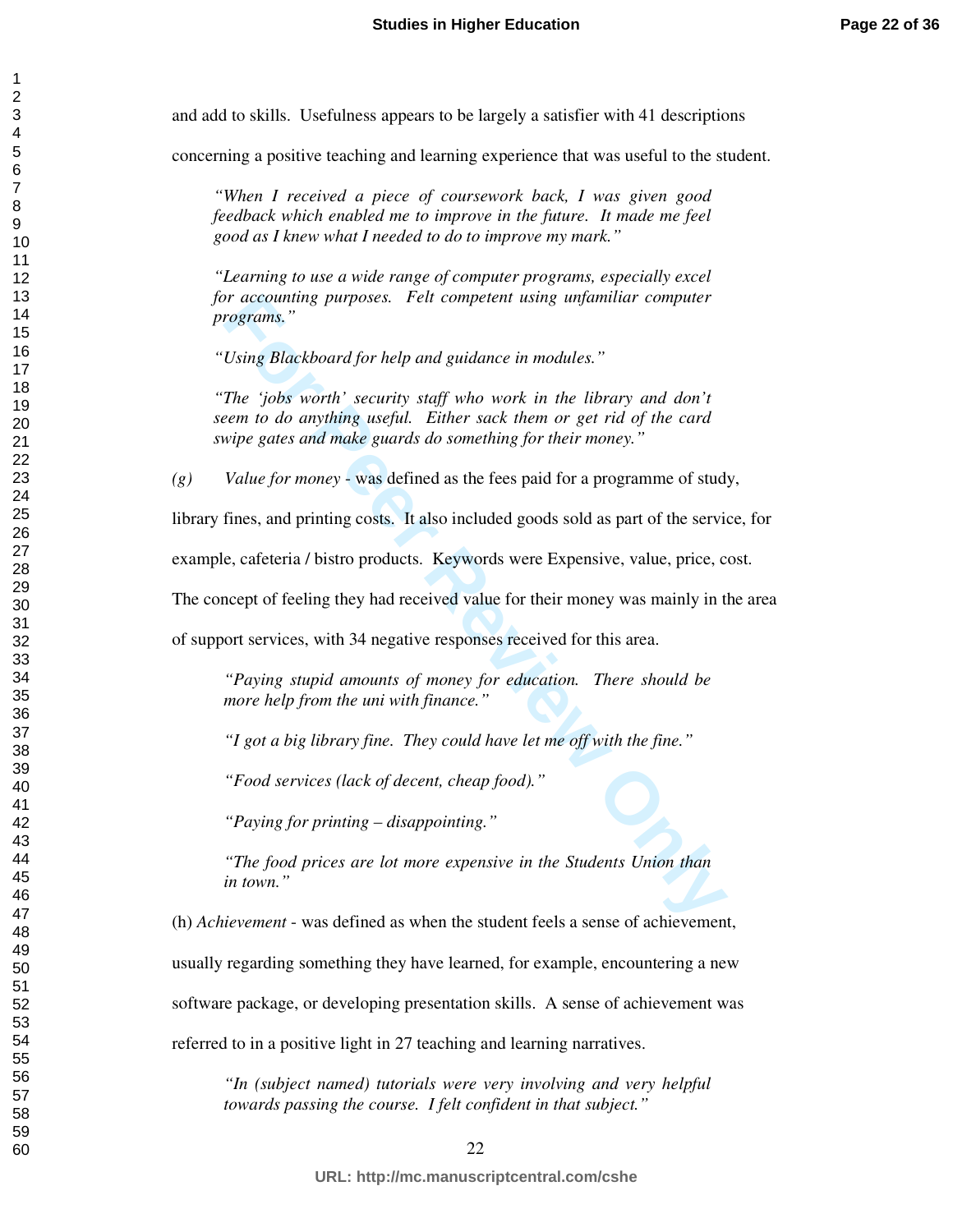*"For our [name supplied] module we had to deliver a 30 min presentation. This helped us to gain skills which will be useful later in life. I felt I had really achieved something as I had never spoken in front of people while presenting slides."* 

In summary, a number of rich narratives covering a wide range of determinants of quality in Higher Education were collated and analysed. Figure 5 below shows each determinant of quality in terms of the number of responses that were themed according to the variable in question.

Take in Figure 5.

Every determinant is represented in the students' feedback, but Communication and Attentiveness where the variables that resulted in the most response (Communication  $= 224$  narratives; Attentiveness  $= 206$  narratives). Figure 6 shows the determinants of quality for Higher Education in order of frequency.

Take in Figure 6. Determinants of Service Quality in Higher Education for Business School Students in order and count of frequency.

# **Discussion and Recommendations**

In Higher Education were collated and analysed. Figure 5 below shows<br>
inant of quality in terms of the number of responses that were themed<br>
mg to the variable in question.<br>
Figure 5.<br>
Eleterminant is represented in the st The main aim of this research was to test the validity of the conceptual model of student satisfaction with their university experience developed by Douglas et al (2008). This aim has been achieved by utilising the qualitative research method known as Critical Incident Technique on a larger scale, involving more student respondents over two universities, rather than one. This study has shown that the critical areas of quality, i.e. those that will both satisfy students and dissatisfy students were as follows:

# *Teaching and Learning Quality Determinants:*

- Access;
- Attentiveness;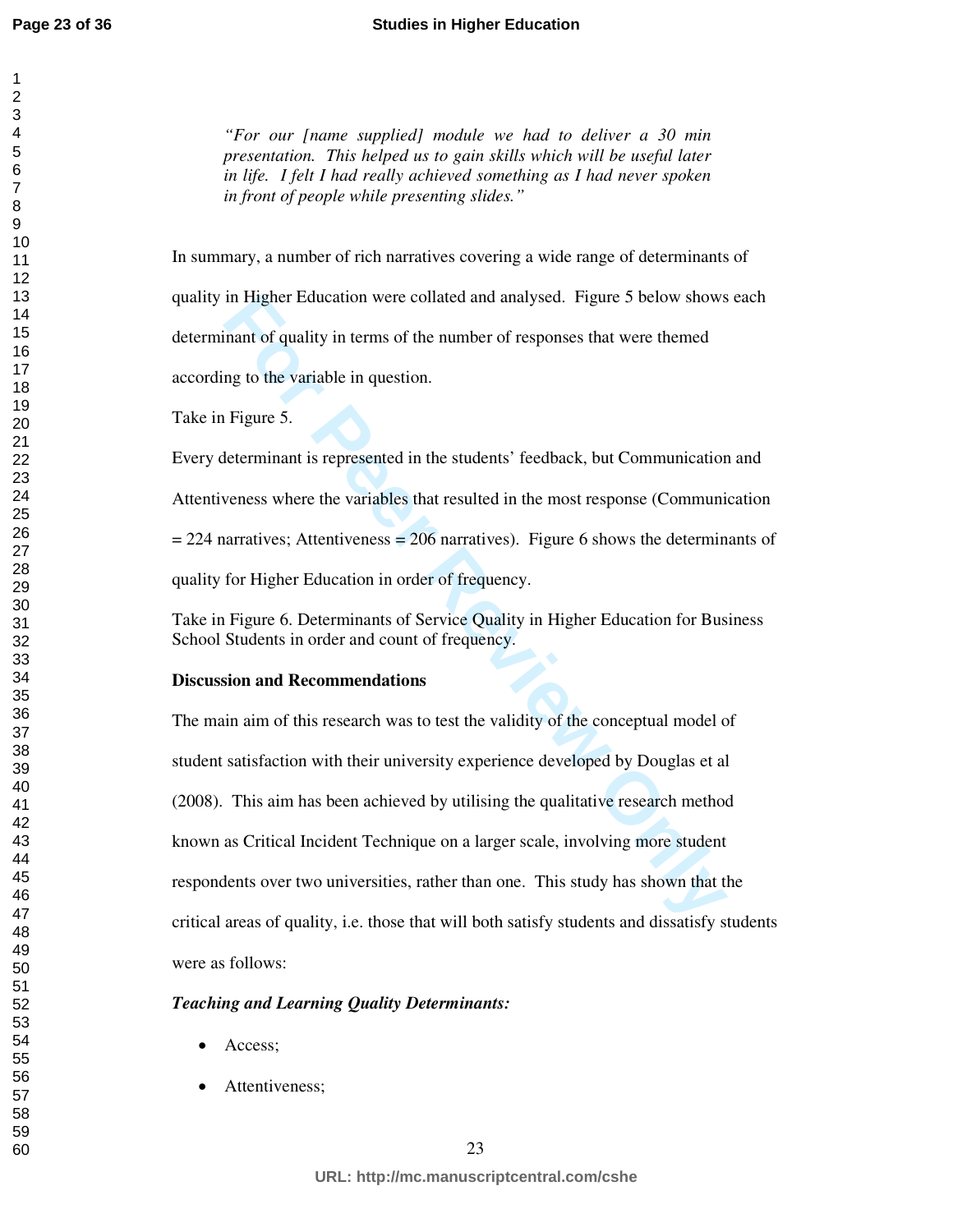- Communication;
- Availability was critical only for Final Year students in both universities and for First Year students only in one university (HEI 1).

Within an earlier study Douglas et al (2008) Communication was also a critical area for students in the context of teaching, learning and assessment. Therefore the findings here validate earlier findings with regards to Communication.

#### *Support Services Quality Determinants:*

- Access;
- Attentiveness (Final Year only). It was a Satisfier, but not a Dissatisfier for First Year students).
- Availability;
- Communication (First Year students only for both institutions; Final Year students only for HEI 2). It was a dissatisfier but not a satisfier for Final Year students of HEI 1.

Solve the validate earlier findings with regards to Communication.<br> **Forvices Quality Determinants:**<br>
Access:<br>
Attentiveness (Final Year only). It was a Satisfier, but not a Dissatisfiel<br>
First Year students).<br>
Availabilit Within the earlier study by Douglas et al (2008) Access was also a critical area. The Responsiveness variable resulted in a relatively small number of responses from this study with less than 2% in each context. This differs from the earlier findings of Douglas et al (2008) who proposed that this was a critical area for their study University. It is not clear why this should vary, although that study was smaller than this current study and involved only one institution. The neutral variables in this study were Tangibles, Care, Cleanliness, Comfort, Commitment, Competence, Courtesy, Flexibility, Friendliness, Functionality, Integrity, Motivation, Praise, Reliability, Responsiveness, Security, and Fellow Student Behaviour (refer to Table 2 for the percentage scores); thus agreeing to a large extent with the findings of previous studies.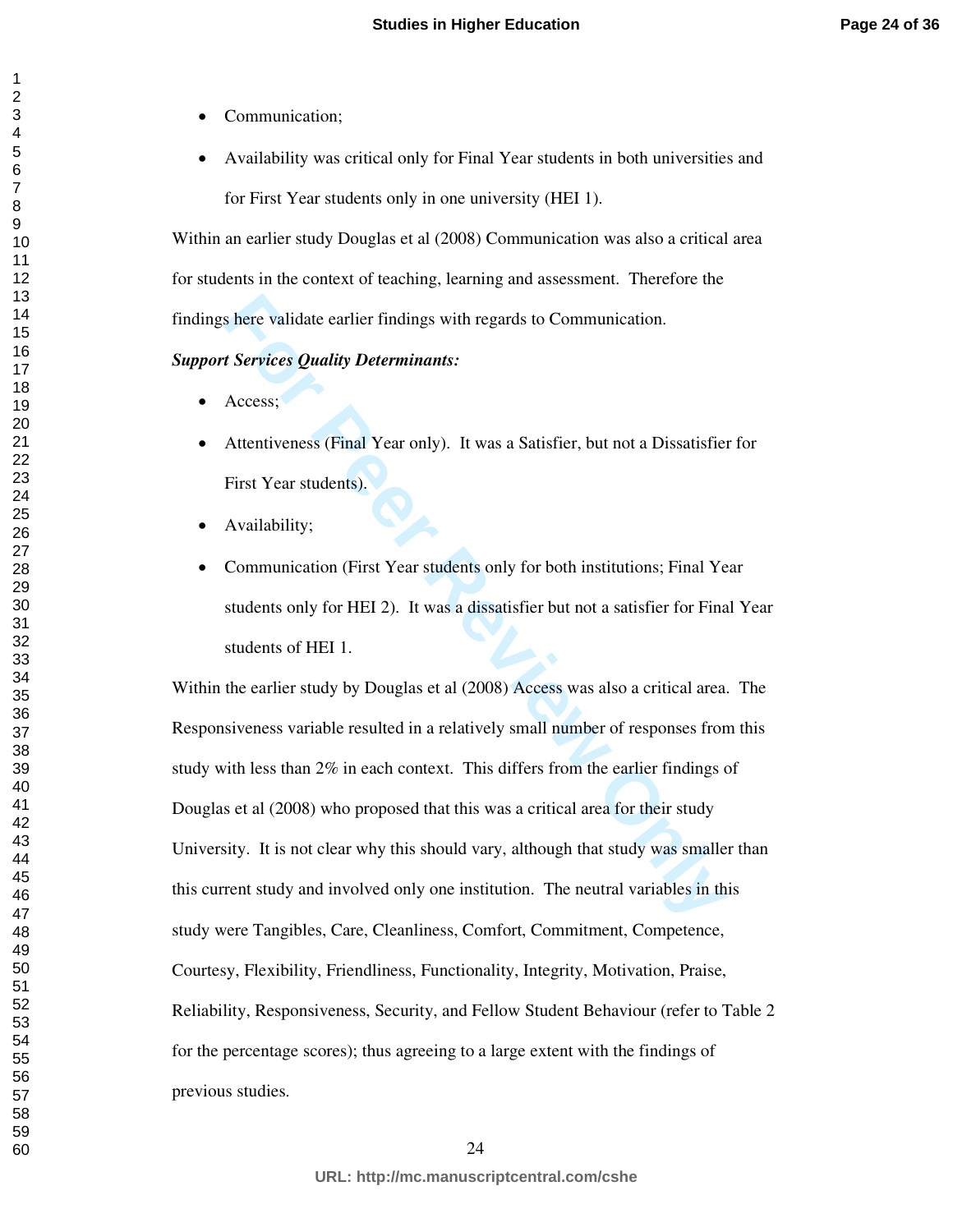#### **Studies in Higher Education**

The area that created the most dissatisfaction in this study was Communication. However, its impact on the students' loyalty intentions was relatively small, with only 28% for HE 1 and 26% for HEI 2 indicating that they would be adversely influenced in their recommendation of the university. It is nevertheless clearly an area that both universities should focus their attentions on. Moreover, in order to reach the standard of flawless performance, it is recommended that an analysis by Higher Education Institutions of their satisfiers would assist in identifying how the service gets it right for their primary customers.

A number of responses provided a suggestion about what should have happened to make their experience a more positive one. In the area of teaching and learning this was 75% of responses and for support services this was 52% of responses. This will be the subject of future work as it included some useful suggestions that could be used for training purposes and for the setting of standards of service.

For the standard of flawless performance, it is recommandly the standard of flawless performance, it is recommandly sis by Higher Education Institutions of their satisfiers would assist in the house standard contraction In There was some overlap between some of the determinants of quality, for instance, social inclusion and friendliness. However, most of the narratives make interesting reading and do indeed contain rich data that is a lot more meaningful than mean scores for perceptions or attitudes, which on their own tell an individual staff member very little about their professional practice and how they might improve. This could be a much more effective mechanism for measuring and improving service quality in an educational setting.

It is recognised that this article has focused on one type of student to gather perspectives of university life, that is, the business undergraduate. It would be interesting to also seek the views of a broader sample of undergraduate and postgraduate students as well as other stakeholders to assess whether communication,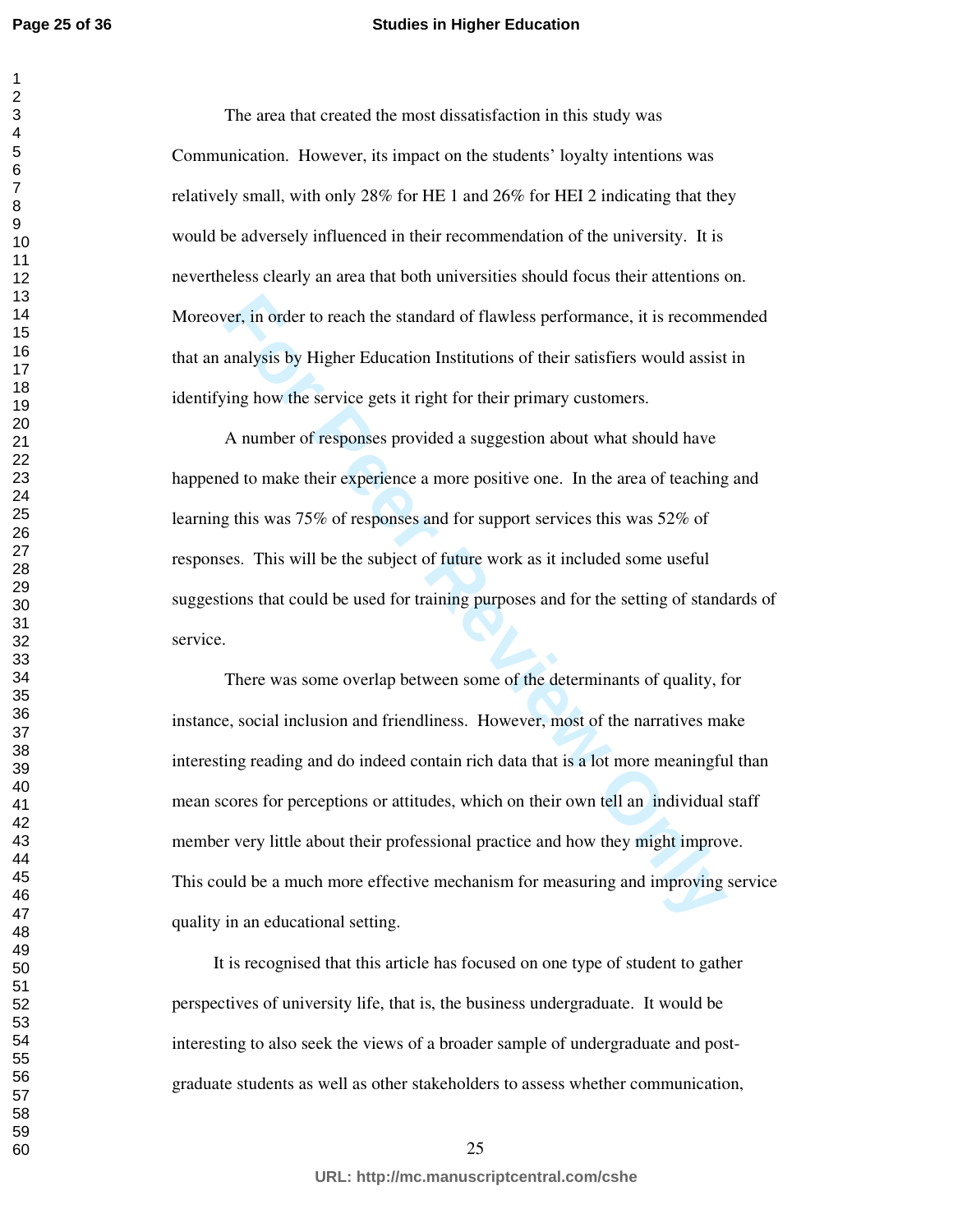access and attentiveness are critical to quality for them. This research could also be extended to students of other disciplines outwith the business subject area.

The implications for universities and their staffing groups are that the above critical areas are where the focus needs to be made, as they are both satisfiers and dissatisfiers, which will impact on loyalty behaviours, including word of mouth. Word of mouth will strongly influence final year students in what they say via the National Student Survey which can adversely impact league table positions.

**For Peer Review Only**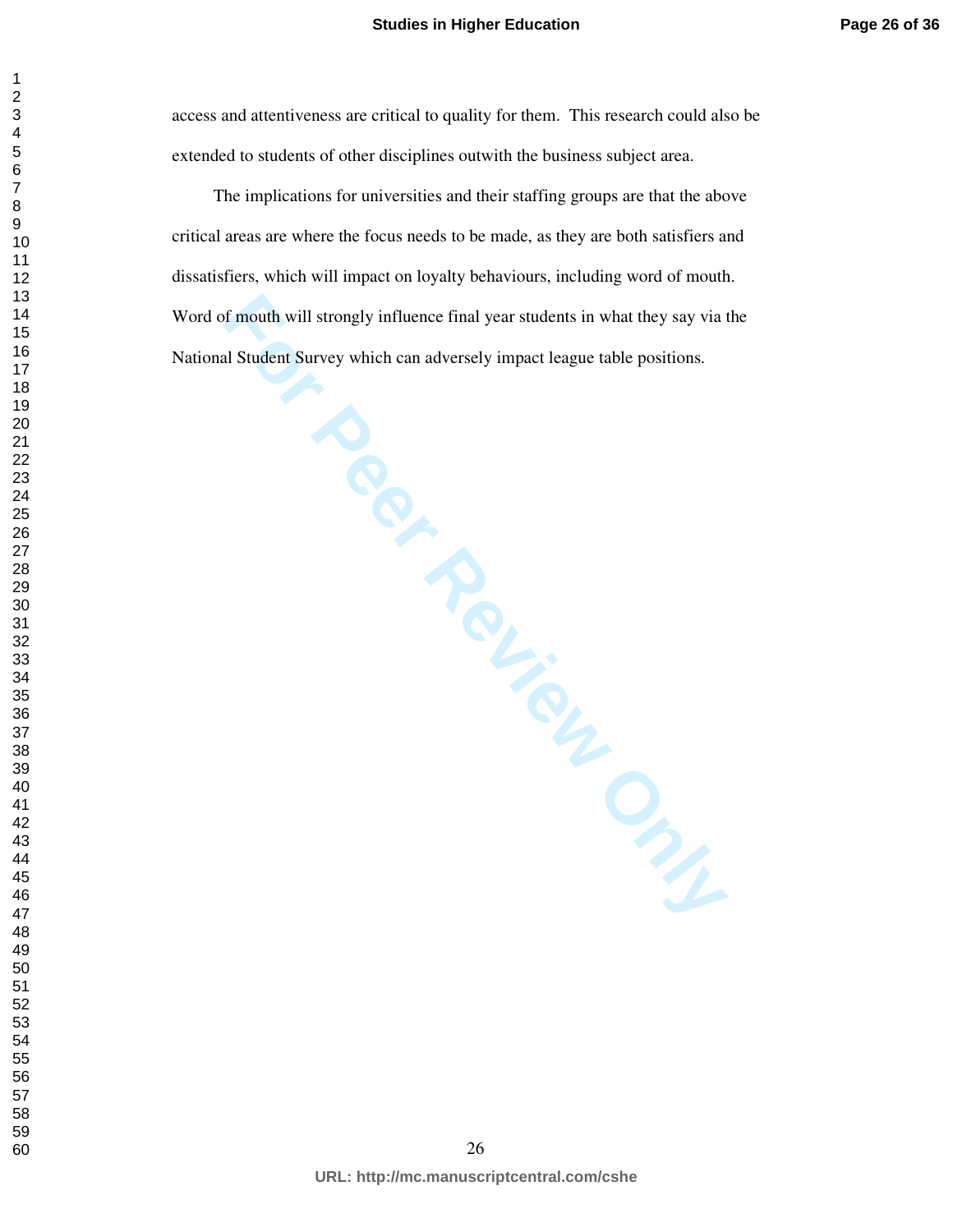|                  | anu year or stuuy.                                                   | <b>Teaching</b><br>and | <b>Teaching</b><br>and    | <b>Support</b><br><b>Services</b> | <b>Support</b><br>Services (-) |
|------------------|----------------------------------------------------------------------|------------------------|---------------------------|-----------------------------------|--------------------------------|
|                  |                                                                      | Learning               | <b>Learning</b>           | $(+)$                             |                                |
|                  |                                                                      | $(+)$                  | $\left( \text{-} \right)$ |                                   | $(n = 177)$                    |
|                  |                                                                      | $(n = 273)$            | $(n = 252)$               | $(n = 213)$                       |                                |
|                  | Number plus $%$ of the total number of respondents (i.e. out of 309) |                        |                           |                                   |                                |
| HEI <sub>1</sub> | <b>First Year</b>                                                    | 48 (5.2%)              | 38 $(4.1\%)$              | 35 $(3.8\%)$                      | $20(2.1\%)$                    |
|                  | <b>Final Year</b>                                                    | 91 (9.9%)              | 100 (10.9%)               | 76 (8.3%)                         | 63 $(6.8\%)$                   |
|                  | <b>Total</b>                                                         | 139                    | 138                       | 111                               | 83                             |
| HEI <sub>2</sub> |                                                                      |                        |                           |                                   |                                |
|                  | <b>First Year</b>                                                    | 73 (7.9%)              | 62 $(6.7\%)$              | 59 (6.4%)                         | 48 (5.2%)                      |
|                  | <b>Final Year</b>                                                    | 61 $(6.6\%)$           | 52 (5.6%)                 | 40 (4.3%)                         | 43 (4.7%)                      |
|                  | <b>Total</b>                                                         | 134                    | 114                       | 99                                | 91                             |

**Table 1: Breakdown of the number and percentage of narratives by University and year of study.** 

|                     | <b>Final Year</b>       |                                         | $91 (9.9\%)$   100 (10.9%)                                                    | 76 (8.3%)         | 63 $(6.8\%)$         |
|---------------------|-------------------------|-----------------------------------------|-------------------------------------------------------------------------------|-------------------|----------------------|
|                     | <b>Total</b>            | 139                                     | 138                                                                           | 111               | 83                   |
| HEI <sub>2</sub>    |                         |                                         |                                                                               |                   |                      |
|                     | <b>First Year</b>       | 73 (7.9%)                               | 62 $(6.7\%)$                                                                  | 59 (6.4%)         | 48 (5.2%)            |
|                     | <b>Final Year</b>       | 61 $(6.6\%)$                            | 52 (5.6%)                                                                     | 40 (4.3%)         | 43 (4.7%)            |
|                     | <b>Total</b>            | 134                                     | 114                                                                           | 99                | 91                   |
|                     |                         |                                         | Table 2: Independent Variable Frequencies of Responses for Teaching, Learning |                   |                      |
|                     |                         | and Assessment and for Support Services |                                                                               |                   |                      |
| <b>Variables</b>    |                         | <b>TLA</b>                              | <b>TLA</b>                                                                    | <b>SS</b>         | <b>SS</b>            |
|                     |                         | <b>Satisfiers</b>                       | <b>Dissatisfiers</b>                                                          | <b>Satisfiers</b> | <b>Dissatisfiers</b> |
| <b>Access</b>       |                         | 5.8%                                    | 4.2%                                                                          | 15.5%             | 15.2%                |
|                     |                         |                                         |                                                                               |                   |                      |
| Tangibles           |                         | Nil                                     | Nil                                                                           | 0.3%              | 0.6%                 |
|                     | <b>Attentiveness</b>    | 26.2%                                   | 11%                                                                           | 23.9%             | 5.5%                 |
| <b>Availability</b> |                         | 1.3%                                    | 3.9%                                                                          | 3.6%              | 6.8%                 |
| Care                |                         | 0.3%                                    | 0.3%                                                                          | 1%                | 0.3%                 |
| <b>Cleanliness</b>  |                         | 0.3%                                    | Nil                                                                           | 1%                | 0.6%                 |
| Comfort             |                         | 0.3%                                    | 0.6%                                                                          | Nil               | Nil                  |
| Commitment          |                         | 0.3%                                    | Nil                                                                           | 0.3%              | Nil                  |
|                     | Communication           | 25.9%                                   | 43.7%                                                                         | $1\%$             | 1.9%                 |
| Competence          |                         | 1%                                      | 1.3%                                                                          | 1.6%              | 3.6%                 |
| Courtesy            |                         | 0.3%                                    | 0.6%                                                                          | Nil               | Nil                  |
| Flexibility         |                         | 0.6%                                    | 1.9%                                                                          | 0.3%              | 1.3%                 |
| Friendliness        |                         | 2.3%                                    | 0.6%                                                                          | 2.3%              | 1.6%                 |
| Functionality       |                         | 2.6%                                    | 0.3%                                                                          | 3.6%              | 4.2%                 |
| Integrity           |                         | 0.6%                                    | Nil                                                                           | Nil               | 0.3%                 |
| Motivation          |                         | 2.3%                                    | 1.3%                                                                          | 0.6%              | Nil                  |
| Praise              |                         | 2.6%                                    | Nil                                                                           | 0.6%              | 0.6%                 |
| Reliability         |                         | 0.6%                                    | 2.3%                                                                          | Nil               | 0.6%                 |
|                     | Responsiveness          | 0.3%                                    | 1.3%                                                                          | 0.6%              | 0.3%                 |
| Security            |                         | 0.3%                                    | Nil                                                                           | 0.3%              | Nil                  |
|                     | <b>Social Inclusion</b> | 3.2%                                    | Nil                                                                           | 7.4%              | 1.9%                 |
| <b>Usefulness</b>   |                         | 13.3%                                   | 2.3%                                                                          | 2.9%              | 0.3%                 |
| <b>Value for</b>    |                         | 0.3%                                    | 1%                                                                            | $1\%$             | 11%                  |
| <b>Money</b>        |                         |                                         |                                                                               |                   |                      |
|                     | <b>Achievement</b>      | 8.7%                                    | 1.9%                                                                          | 0.3%              | 0.3%                 |
|                     | <b>Other Students</b>   | 0.3%                                    | 2.3%                                                                          | 0.3%              | 0.3%                 |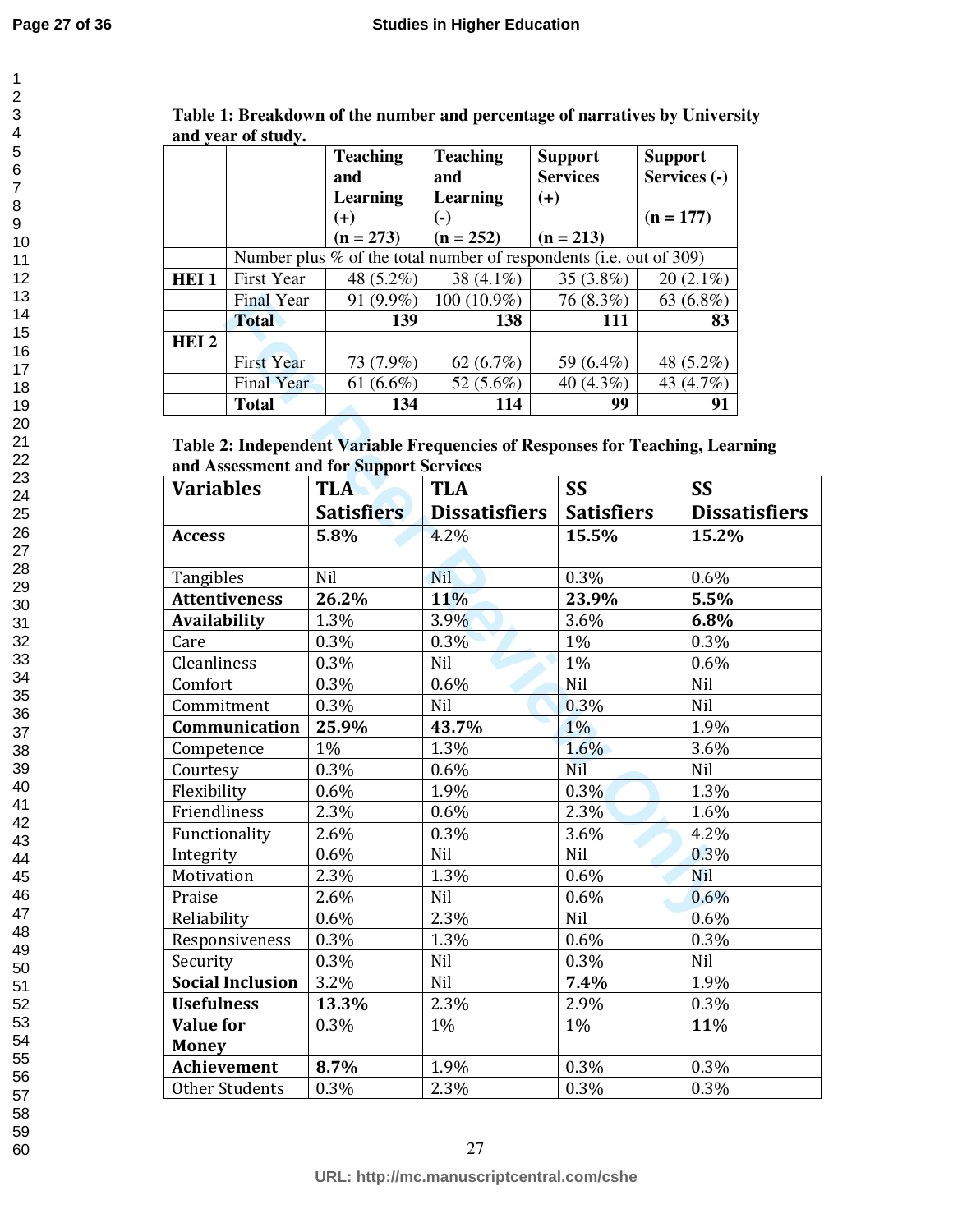

**Figure 1: Access Variable by University and Year of Study** (for Support Services [SS] and Teaching & Learning [T&L]) **as percentages.** 



**Figure 2: Attentiveness Variable by University and Year of Study** (for Support Services [SS] and Teaching & Learning [T&L]) **as percentages**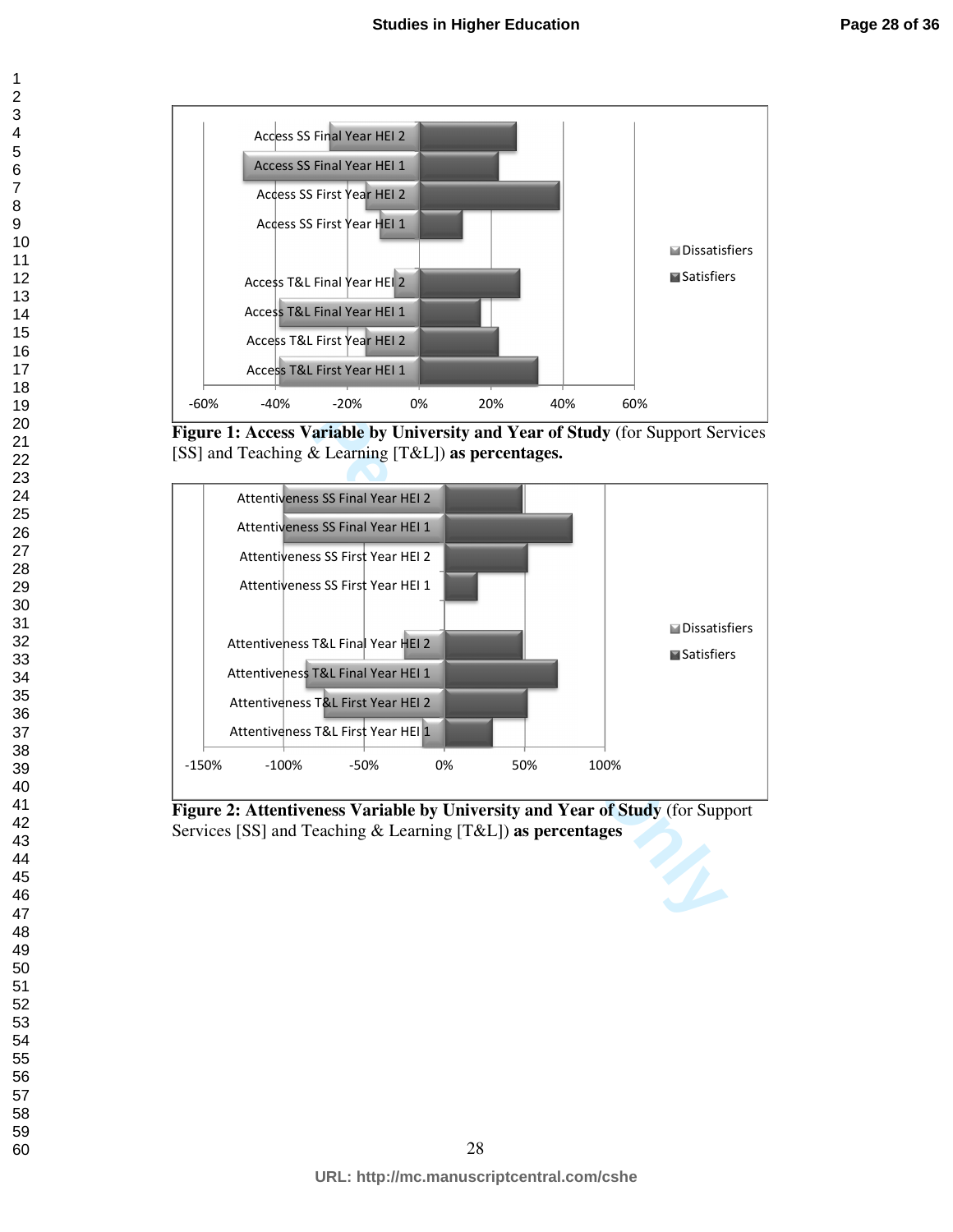

**Figure 3: Availability Variable by University and Year of Study** (for Support Services [SS] and Teaching & Learning [T&L]) **as percentages.** 



**Figure 4: Communication Variable by University and Year of Study** (for Support Services [SS] and Teaching & Learning [T&L]) **as percentages.**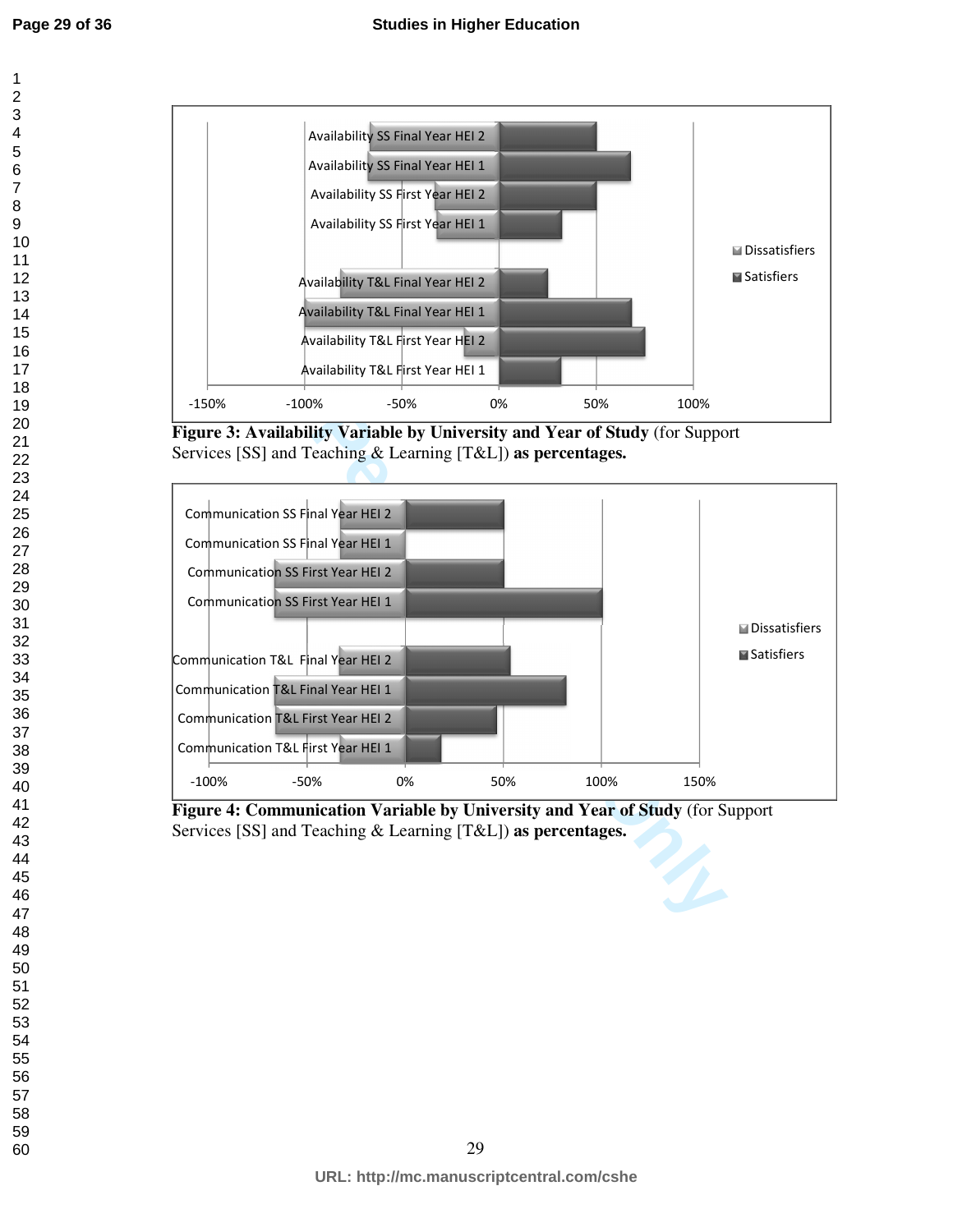





**Figure 6. Service Quality Determinants in Higher Education for Business School Students in order and count of frequency.**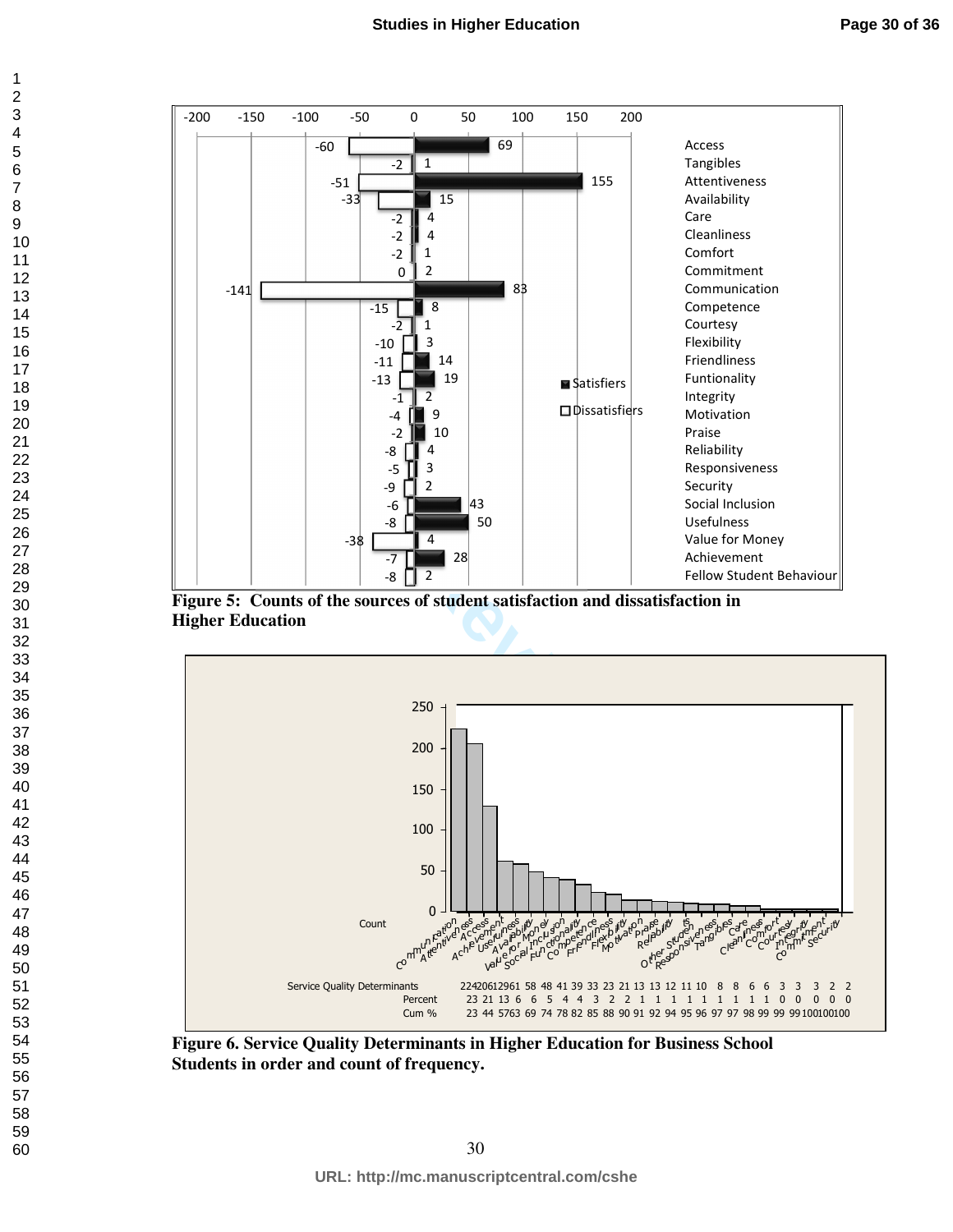#### **References**

- Athiyaman, A. (1997) Linking student satisfaction and service quality perceptions: the case of university education, *European Journal of Marketing*, 31, No. 7:. 528- 540.
- Baker, M. (2010) US students start to question degree costs,  $18<sup>th</sup>$  September 2010 available at http://www.bbc.co.uk/news/education-11344228 (accessed on 16th March 2012).
- Biolos, J. (2002) Six Sigma Meets the Service Economy, *Harvard Management Update*, A Newsletter from Harvard Business School publishing
- Bitner, M.J., Booms, B.H. and Stanfield Trenault, M. (1990) The Service Encounter: Diagnosing Favourable and Unfavourable Incidents, *Journal of Marketing*, 54, January: 71-84.
- Bitner, M.J., Booms, B.H. and Mohr, L.A. (1994) Critical Service Encounters: The Employee's Viewpoint, *Journal of Marketing*, 58 (October): 95-106.
- British Broadcasting Company (2012) University tuition fees list available at http://www.bbc.co.uk/news/education-12880840 accessed on 20th February 2012.
- Brūggen, E.C., Foubert, B. and Gremler, D.D. (2011) *Extreme Makeover: Short and Long-Term Effects of a Remodeled Landscape*, Journal of Marketing, 75, 5: 71- 87.
- Campbell, D. T. and Fiske, D. W. (1959) Convergent and discriminant validity by the multi-trait multi-method matrix, *Psychological Bulletin*, vol. 56, 81–105
- Carlzon, J. (1987) *Moments of Truth: New Strategies for Today's Customer-Driven Economy*, Ballinger Publishing Company.
- M.J., Booms, B.H. and Stanfield Trenault, M. (1990) The Service Enco<br>inagnosing Favourable and Unfavourable Incidents, *Journal of Marketin*,<br>natury: 71-84.<br>M.J., Booms, B.H. and Mohr, L.A. (1994) Critical Service Encounte Carlzon, J (2006) *What business leaders can learn from the moment of truth: an interview with former SAS CEO Jan Calzon*, available at www.customerthink.com accessed on  $7<sup>th</sup>$  March 2012.
- Charmaz, K. (2006) *Constructing Grounded Theory in the 21st Century: A Practical Guide Through Qualitative Analysis*, London, Sage Publications.
- Cherryholmes, C. H., 1992. *Pragmatism and Scientific Realism*. Educational Researcher, 21(6), pp. 13-17.
- Creswell, J. W., 2009. Research Design: Qualitative, Quantitative and Mixed Methods Approach. 3rd ed. California: Sage.
- Danermark, B. Ekstrom, M. Jakobsen, L and Karlsson J. Ch. 2002. *Explaining Society: Critical Realism in the Social Sciences*, London, Routledge
- Dean, A.A. (2011) "Improving the educational experience of HLST students in Higher Education", *The Higher Education Academy: Hospitality, Leisure, Sport and Tourism Network*.
- Denzin, N. 1989. *The Research Act*, Englewood Cliffs, NJ, Prentice Hall
- Department for Business Innovation and Skills. "DfE: Education and Training Statistics for the United Kingdom 2010, 14th Edition of Education and Training Statistics." *Department for Education.* 2010. http://www.education.gov.uk/rsgateway/DB/VOL/v000992/index.shtml (accessed November 30, 2011).
- Department for Business, Innovation and Skills (2011) Higher Education White Paper: Students at the Heart of the System. *Department for Business Information and Skills*, 28<sup>th</sup> June 2011.
- DeShields Jr., O.W., Kara, A. and Kaynak, E. (2005) Determinants of business student satisfaction and retention in higher education: applying Herzberg's two-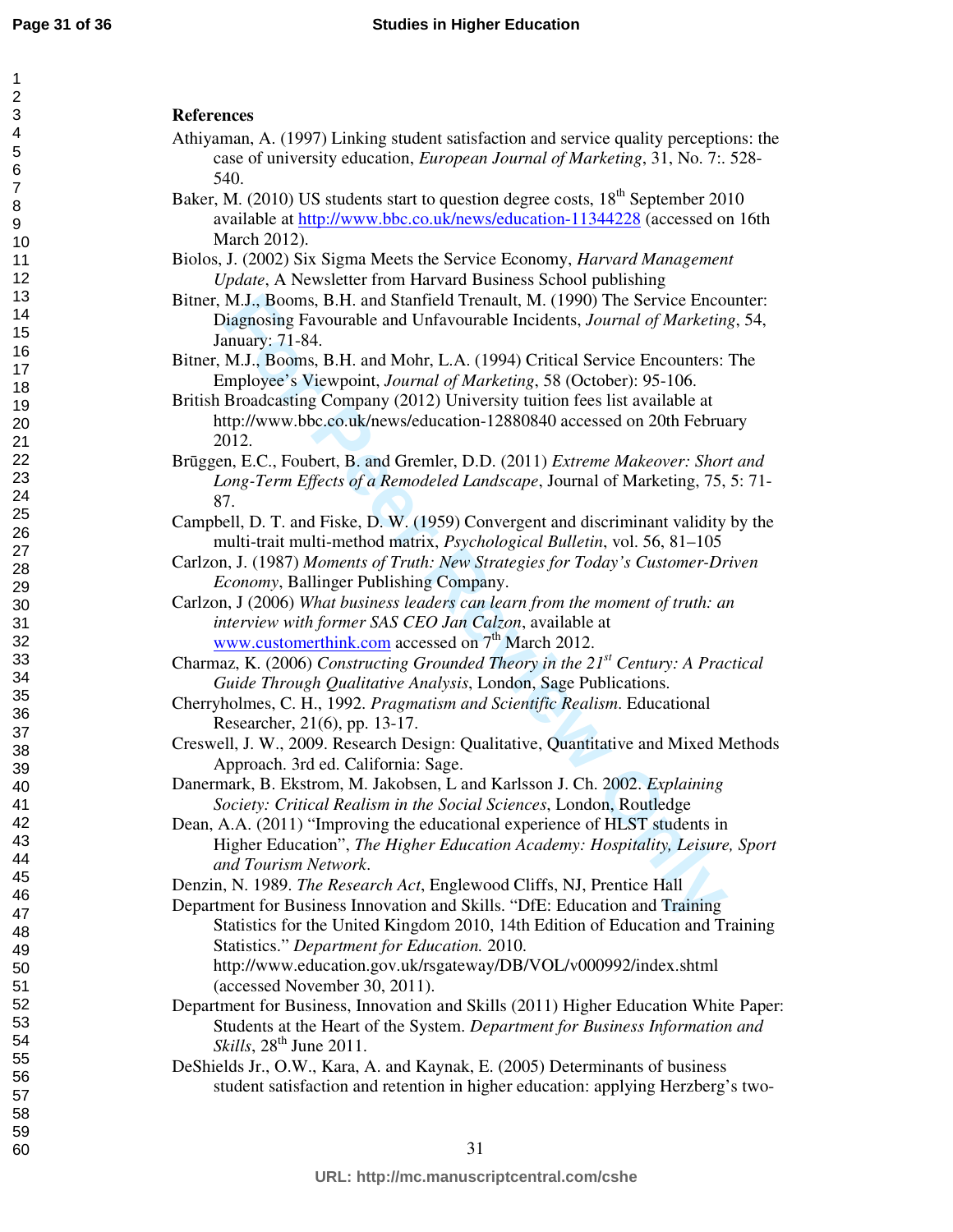factor theory, *International Journal of Educational Management*,19, No.2:128- 139

- Douglas, J., McClelland, R. and Davies, J. (2008) The development of a conceptual model of student satisfaction with their experience in higher education. *Quality Assurance in Education* XVI, no. 1: 19-35.
- Douglas, J.A., McClelland, R., Davies, J. and Sudbury, L. (2009) Using critical incident technique to capture the voice of the student, *The TQM Journal*, 21, No.4: 305-318.
- Downward, P. M. and Mearman, A. (2004) Presenting 'demi-regularities' of pricing behavior: the need for triangulation, in Forstater, M. and Wray, L. R. (eds), Contemporary Post Keynesian Analysis: A Compendium of Contributions to the Seventh International Post Keynesian Workshop, New York, Elgar
- Enavior: the need for triangulation, in Forstater, M. and Wray, L. R. (eds<br>ontemporary Post Keynesian Analysis: A Compendium of Contribution<br>for Peer Reventh International Post Keynesian Workshop, New York, Elgar<br>and, P. a Downward, P. and Mearman, A. (2006) Retroduction as mixed-methods triangulation in economic research: reorienting economics into social science *Cambridge Journal of Economics* pp.1-23
- Eckel, P.D. (2008) Mission Diversity and the Tension between Prestige and Effectiveness: An Overview of US Higher Education, *Higher Education Policy*, 21: 175-192.
- Eckel, P.D. and King, J. E. (2004) *An overview of higher education in the United States: Diversity, Access and the Role of the Marketplace*, Washington DC: American Council on Education.
- Edvardsson, B. and Roos, I. (2001) Critical incident techniques: Towards a framework for analysing the criticality of critical incidents, *International Journal of Service Industry Management*, 12, No.3: 251-268
- Edvardsson, B and Strandvik, T (2000) Is a critical incident critical for a customer relationship? *Managing Service Quality*, 10, No.2: 82-91
- Fitzsimmons, J.A. and Fitzsimmons, M. J. (2004) *Service Management: Operations, Strategy and Information Technology*, 4<sup>th</sup> Edition, New York, McGraw Hill.
- Flanagan, J.C. (1954) The Critical Incident Technique, *Psychological Bulletin*, 51, No.4: 327-358.
- Gremler, Dwayne D. (2004) The Critical Incident Technique in Service Research." *Journal of Service Research* VII, no. 1: 65-89.
- Guba, E. and Lincoln, Y., 1994. *Competing Paradigms in Qualitative Research*. In Denzin, N.K. and Lincoln, S. (Eds.) *Handbook of Qualitative Research* (pp 105 – 117) Thousand Oaks, CA: Sage
- Herzberg, F., Mausner, B. and Snyderman, B.B. (1967) *The Motivation to Work*, 2<sup>nd</sup> Ed., Wiley, New York, NY.
- Higher Education Funding Council for England (2012) *The Higher Education Funding Council for England* available at http://www.hefce.ac.uk/ accessed on 5<sup>th</sup> March 2012.
- Huda, S. and Akhtar, A. *Critical Service Encounters: The Employee's Viewpoint (A Study on Restaurant Services in Dhaka City)*, Global Journal of Management and Business Research, 10, 1.
- Jick, T. D. 1979. Mixing qualitative and quantitative methods: triangulation in Action. In Van Manen, J. (ed.), *Qualitative Methodology*, London, Sage Manen, J. (ed.), *Qualitative Methodology*, London, Sage
- Johnson, B. and Christensen, L. (2004) *Educational Research: Quantitative, Qualitative, and Mixed Approaches*, 2nd Edition, Boston, Pearson, Allyn and Bacon.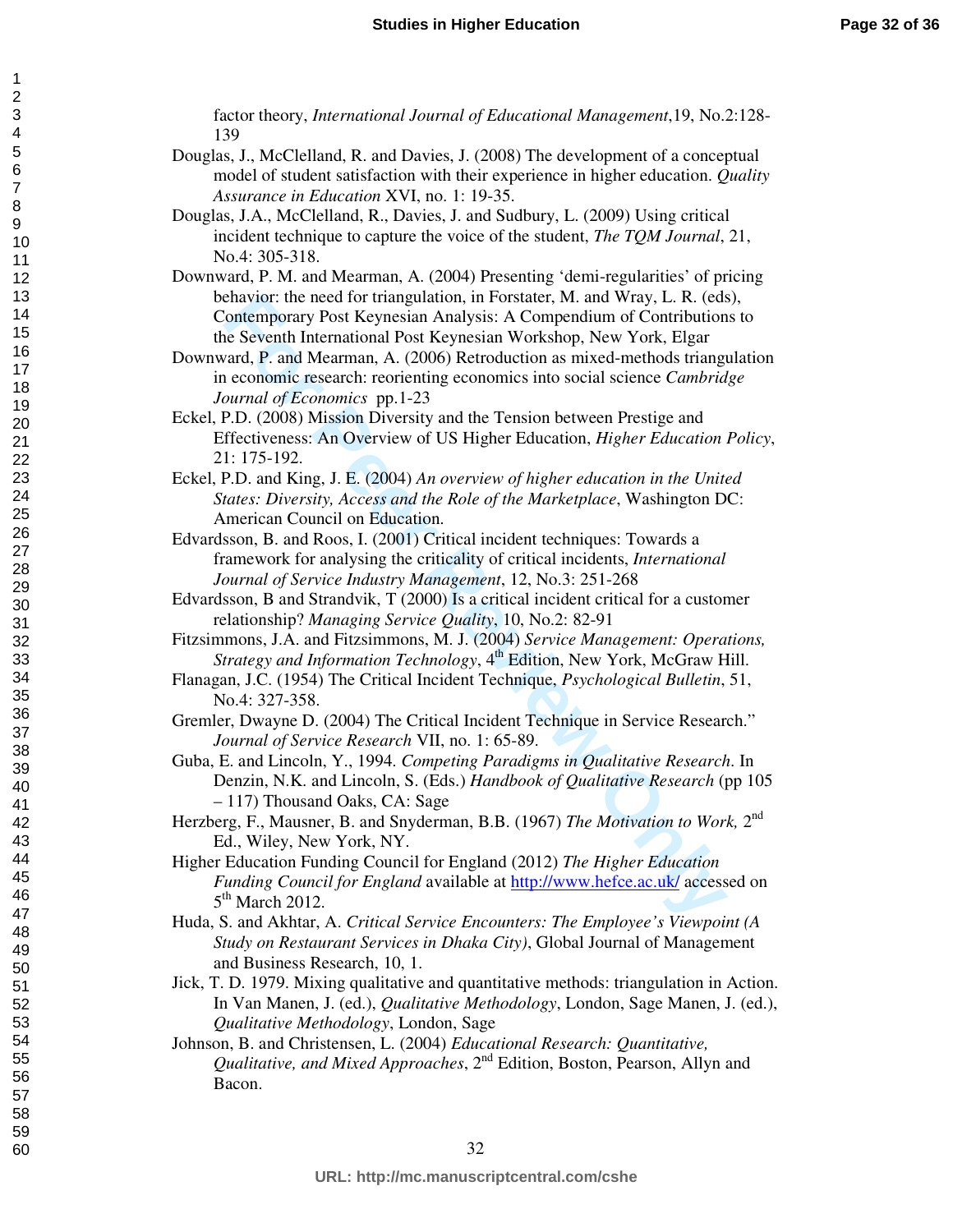| Johnston, R (1995) "The determinants of service quality: satisfiers and dissatisfiers",<br>International Journal of Service Industry Management. 6, No.5: 53-71         |
|-------------------------------------------------------------------------------------------------------------------------------------------------------------------------|
| Kemppainen, J.K. (2000) The critical incident technique and nursing care quality                                                                                        |
| research, Journal of Advanced Nursing, 32, No.5: 1264-1271.                                                                                                             |
| LeBlanc, G. and Nguyen, N. (1997) Listening to the Customer's Voice: Examining                                                                                          |
| Percieved Service Value among Business College Students, International                                                                                                  |
| Journal of Educational Management, 13, no. 4: 187-198.                                                                                                                  |
| Liamputtong, P. (2009) Qualitative Research Methods, 3rd Edition, Oxford University<br>Press.                                                                           |
| Lizuka, Y. (2012) Is quality still alive in Japan? Quality World, 38, No. 2: 24-29.                                                                                     |
| Lockshin, L and McDougall, G. (1998), Service problems and recovery strategies: an                                                                                      |
| examination of the critical incident technique in a business-to-business market,                                                                                        |
| International Journal of Retail and Distribution Management, 26, No.11: 429-                                                                                            |
| 438                                                                                                                                                                     |
| Nair, C.S. Murdocj, N. and Mertova, P. (2011) Benchmarking the student experience:                                                                                      |
| the offshore campus experience, The TQM Journal, XXIII, no.6: 585-597.<br>National Student Survey http://www.thestudentsurvey.com/ accessed on 18 <sup>th</sup> January |
| 2012                                                                                                                                                                    |
| Parasuraman, A., Zeithaml, V.A. and Berry, L.L. (1985) A Conceptual Model of                                                                                            |
| Service Quality and Its Implications for Future Research, The Journal of                                                                                                |
| Marketing, 49, No. 4 (Autumn, 1985): 41-50                                                                                                                              |
| Saunders, M. And Lewis, P. (2012) Doing Research in Business and Management: An                                                                                         |
| Essential Guide to Planning Your Project, England, Prentice Hall, Pearson<br>Education.                                                                                 |
| Saunders, M., Lewis, P. and Thornhill, A. (2009) Research Methods for Business                                                                                          |
| Students, 5 <sup>th</sup> Edition, Prentice Hall, England, Pearson Education.                                                                                           |
| Shih, Fu-Jin 1998. Triangulation in nursing research: issues of conceptual clarity and                                                                                  |
| purpose, Journal of Advanced Nursing, vol. 28, 631-41                                                                                                                   |
| Webb, E. J., Campbell, D. T., Schwartz, R. D. and Sechrest, L. (1966) Unobtrusive                                                                                       |
| Measure: Nonreactive Measures in the Social Sciences, Chicago, Rand McNally<br>Zineldin, M., Camgoz Akdag, H. and Vasicheva, V. (2011) Assessing Quality in             |
| Higher Education: new criteria for evaluating students' satisfaction, Quality in                                                                                        |
| Higher Education, 17, No.2: 231-243.                                                                                                                                    |
|                                                                                                                                                                         |
|                                                                                                                                                                         |
|                                                                                                                                                                         |
|                                                                                                                                                                         |
| m                                                                                                                                                                       |
|                                                                                                                                                                         |
|                                                                                                                                                                         |
|                                                                                                                                                                         |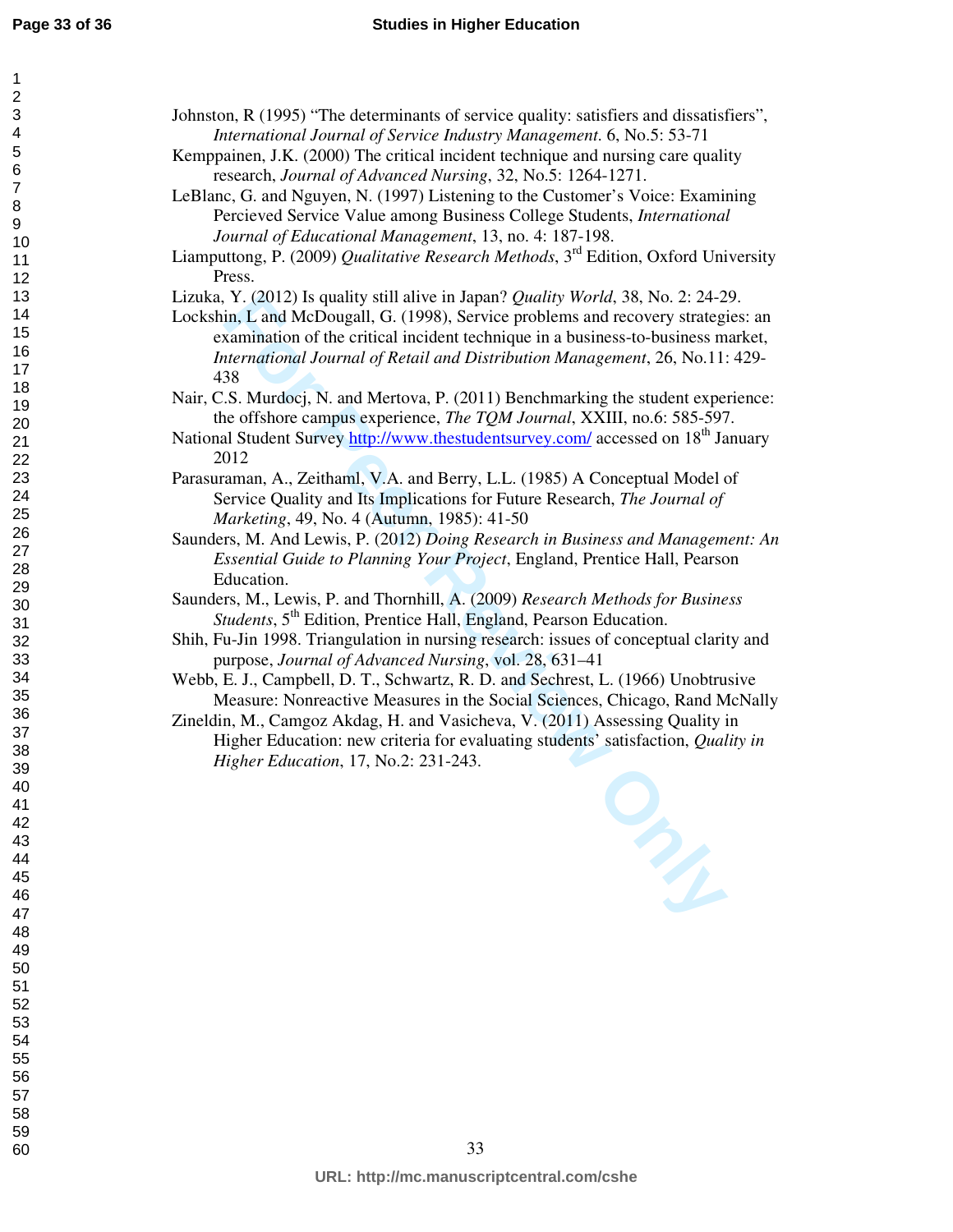**Appendix 1** 

# **STUDENT EXPERIENCE QUESTIONNAIRE**

# **SECTION 1: ABOUT YOU (PLEASE TICK THE RELEVANT CIRCLE)**

 $\bigcirc$  Male  $\bigcirc$  UK Student

 $\bigcirc$  International EU Student

Female C International EU Student<br>
C International Non-EU Student<br>
Party of the Concept of the Concept of the Concept of the Concept of the Concept of Concept of the Concept of Concept of Concept of Concept of Concept of C ◯ International Non-EU Student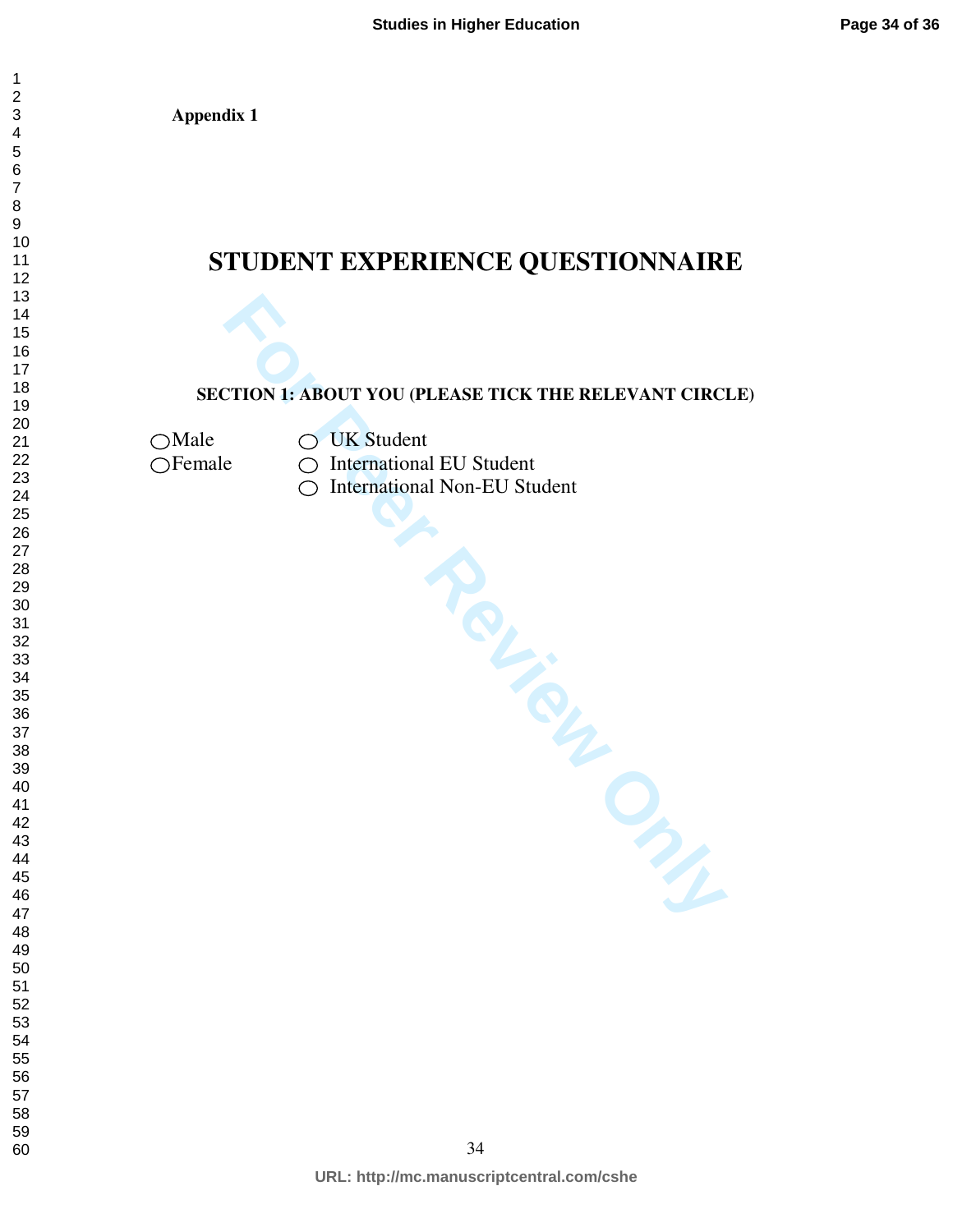# **SECTION 2: TEACHING, LEARNING AND ASSESSMENT EXPERIENCES**

- **1. Please describe a positive Teaching, Learning and Assessment Experience that you have at this university.**
- (a) What occurred?
- (b) How did it make you feel?
- (c) Would this positive experience influence any of the following:
	- (i) You recommending the University
	- (ii) You enrolling for further study at this University
	- (iii) You staying on the course.
- For Controllation Southern Controllation Scheme Controllation Scheme Controllation Scheme Controllation Scheme Controllation Scheme Controllation Scheme Controllation Scheme Controllation Scheme Controllation Scheme Contro **2. Please describe a negative Teaching, Learning and Assessment Experience that you have at this university.**
- (a) What occurred?
- (b) How did it make you feel?
- (c) Would this positive experience influence any of the following:
	- (i) You recommending the University
	- (ii) You enrolling for further study at this University
	- (iii) You staying on the course.
- (d) What could have happened to improve the situation?